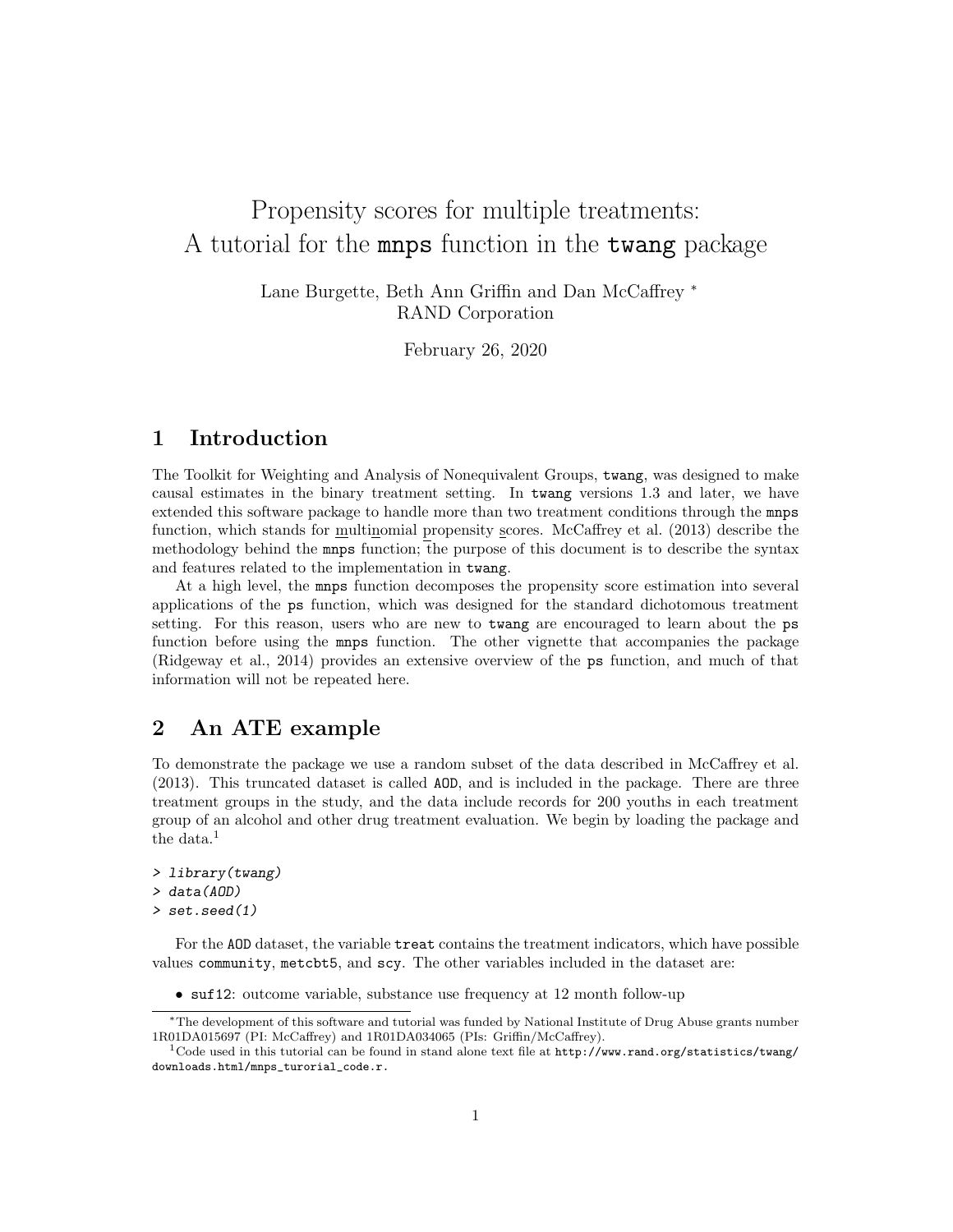- illact: pretreatment covariate, illicit activities scale
- crimjust: pretreatment covariate, criminal justice involvement
- subprob: pretreatment covariate, substance use problem scale
- subdep: pretreatment covariate, substance use dependence scale
- white: pretreatment covariate, indicator for non-Hispanic white youth

In such an observational study, there are several quantities that one may be interested in estimating. The estimands that are most commonly of interest are the average treatment effect on the population (ATE) and the average treatment effect on the treated (ATT). The differences between these quantities are explained at length in McCaffrey et al. (2013), but in brief the ATE answers the question of how, on average, the outcome of interest would change if everyone in the population of interest had been assigned to a particular treatment relative to if they had all received another single treatment. The ATT answers the question of how the average outcome would change if everyone who received one particular treatment had instead received another treatment. We first demonstrate the use of mnps when ATE is the effect of interest and then turn to using the function to support estimation of ATT.

#### 2.1 Estimating the weights

The main argument for the mnps function is a formula with the treatment variable on the lefthand side of a tilde, and pretreatment variables on the right-hand side, separated by plus signs. Other key arguments are data, which simply tells the function the name of the dataframe that contains the variables for the propensity score estimation; the estimand, which can either be "ATT" or "ATE"; and verbose, which if set as TRUE instructs the function to print updates on the model fitting process, which can take a few minutes.

```
> mnps.AOD <- mnps(treat ~ illact + crimjust + subprob + subdep + white,
+ data = AOD,
+ estimand = "ATE",
+ verbose = FALSE,
+ stop.method = c("es.mean", "ks.mean"),
+ n.trees = 3000)
```
The twang methods rely on tree-based regression models that are built in an iterative fashion. As the iterations or number of regression trees added to the model increases, the model becomes more complex. However, at some point, more complex models typically result in worse balance on the pretreatment variables and therefore are less useful in a propensity score weighting context (Burgette, McCaffrey and Griffin, In Press). The n.trees argument controls the maximum number of iterations.

Another key choice is the measure of balance that one uses when fitting these models. This is specified in the stop.method argument. As with the ps function, four stop.method objects are included in the package. They are es.mean, es.max, ks.mean, and ks.max. The four stopping rules are defined by two components: a balance metric for covariates and rule for summarizing across covariates. The balance metric summarizes the difference between two univariate distributions of a single pretreatment variable (e.g., illicit activities scale). The default stopping rules in twang use two balance metrics: absolute standardized mean difference (ASMD; also referred to as the absolute standardized bias or the effect size (ES)) and the Kolmogorov-Smirnov (KS) statistic. The stopping rule use two different rules for summarizing across covariates: the mean of the covariate balance metrics ("mean") or the maximum of the balance metrics ("max"). The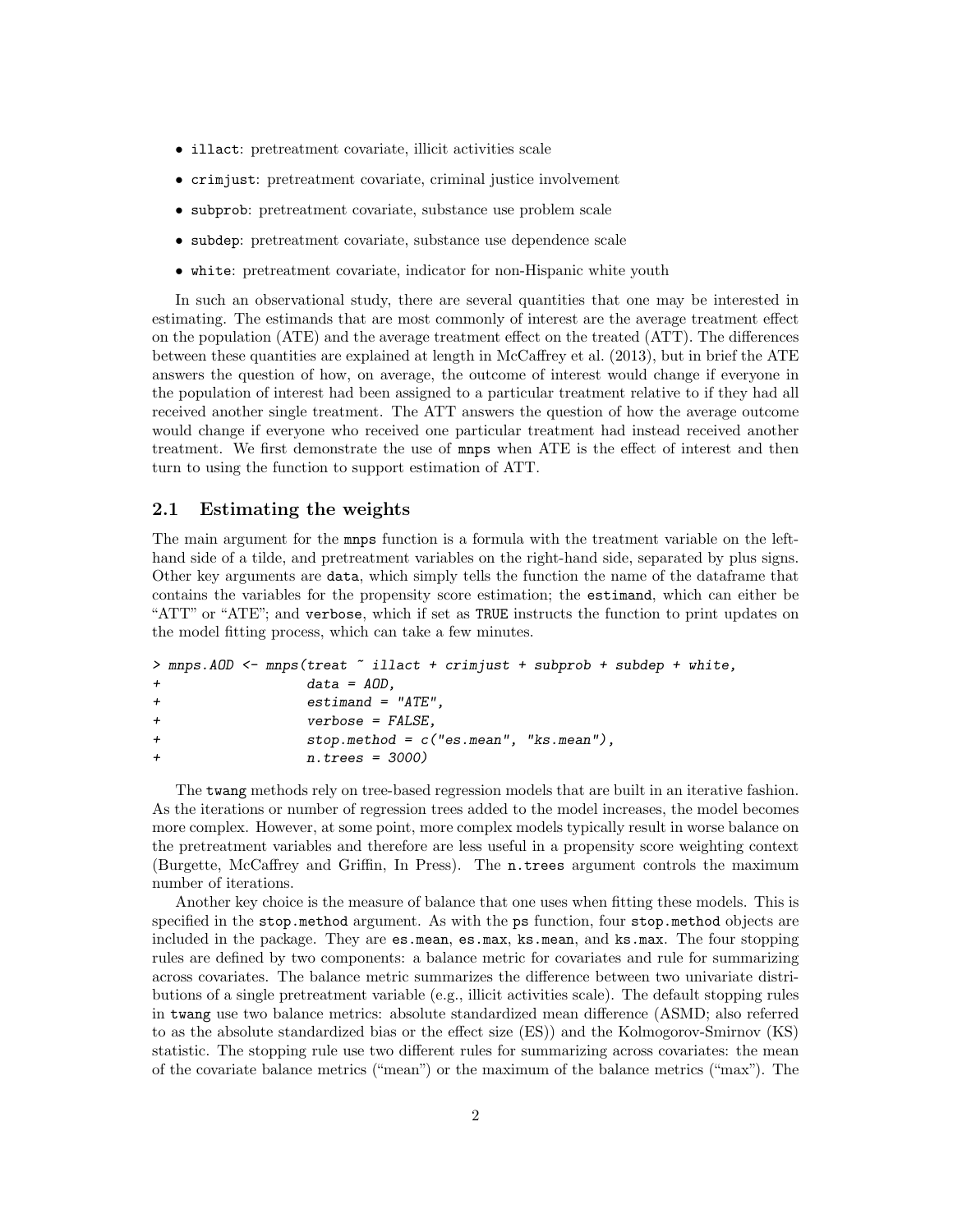first piece of the stopping rule name identifies the balance metric (ES or KS) and the second piece specifies the method for summarizing across balance metrics. For instance, es.mean uses the effect size or ASMD and summarizes across variables with the mean and the ks.max uses the KS statistics to assess balances and summarizes using the maximum across variables and the other two stopping rules use the remaining two combinations of balance metrics and summary statistics. In this example, we chose to examine both es.mean and ks.mean.

After running the mnps() command, a useful first step is to make sure that we let the models run for a sufficiently large number of iterations in order to optimize the balance statistics of interest. We do this by seeing whether any of the balance measures of interest still appear to be decreasing after the number of iterations specified by the argument n.trees which we set to 3,000 for this example (10,000 iterations is the default).

> plot(mnps.AOD, plots = 1)

 $[$ [1]]

[[2]]

 $[$ [3]]



As noted above, mnps estimates weights by repeated use of the ps function and comparing each treatment the pooled sample of other treatments. The figure has one plot corresponding to each of those fits. Each plot is then further divided into one panel for each stopping rule used in the estimation. Since we used the "es.mean" and "ks.mean" stopping rules there are two panels in each plot. By default the plots for the different treatments are plotted in a single row; setting the height and width of the graphics device can make the plots easier to view. In this figure, it appears that each of the balance measures are optimized with substantially fewer than 3,000 iterations, so we do not have evidence that we should re-run the mnps() call with a higher number of iterations or trees.

A key assumption in propensity score analyses is that each experimental unit has a non-zero probability of receiving each treatment. The plausibility of this assumption may be assessed by examining the overlap of the empirical propensity score distributions. This diagnostic is available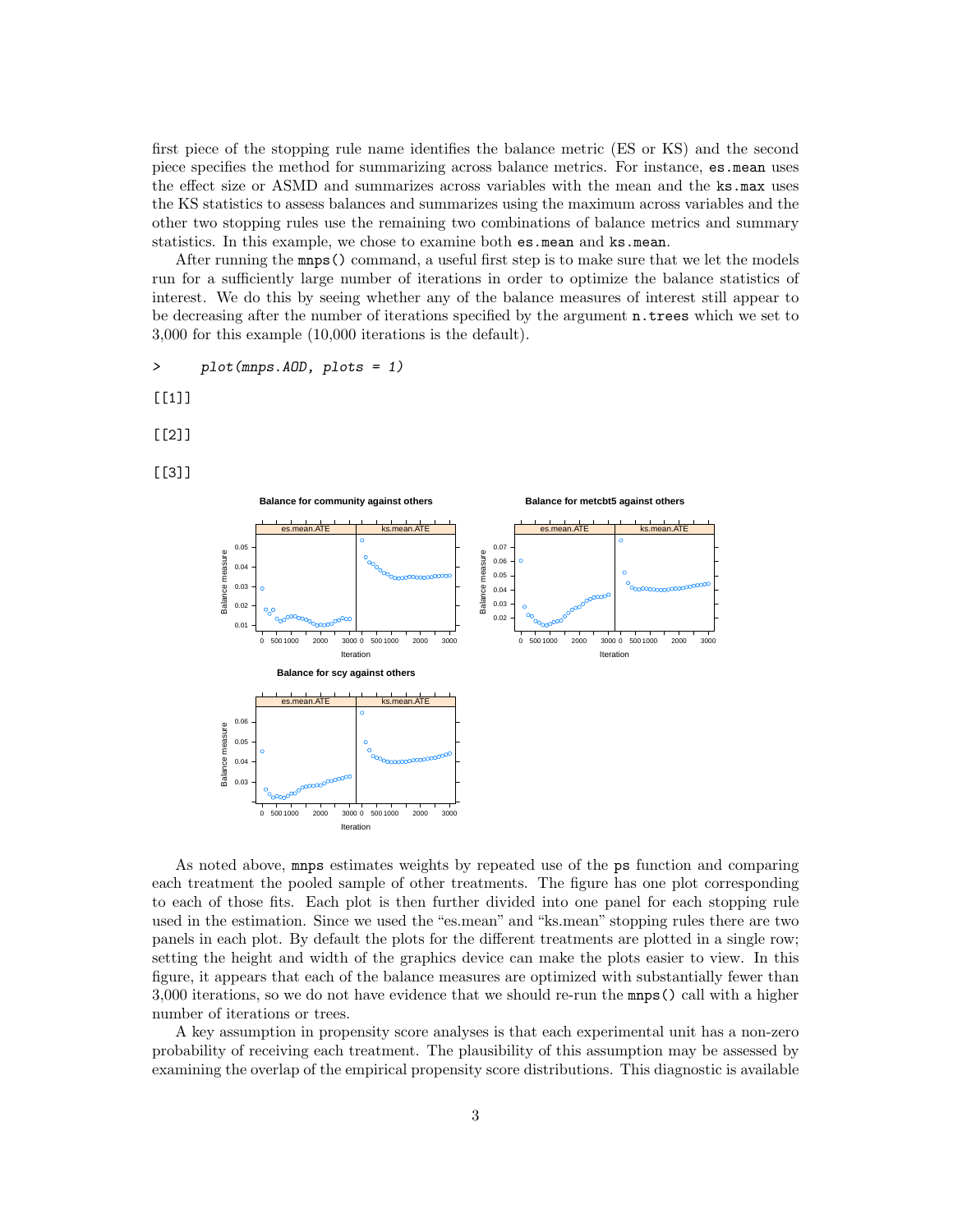using the plots = 2 argument in the plot function. We use the subset option to specify which stopping rule we wish present in the plot.<sup>2</sup>

<sup>2</sup>The value for the subset argument can be a character variable with the name of the stopping, as was used in the example code, or a number corresponding to the stopping rule. Stopping rules are numbered by the alphabetical ordering among the rules specified in the mnps call.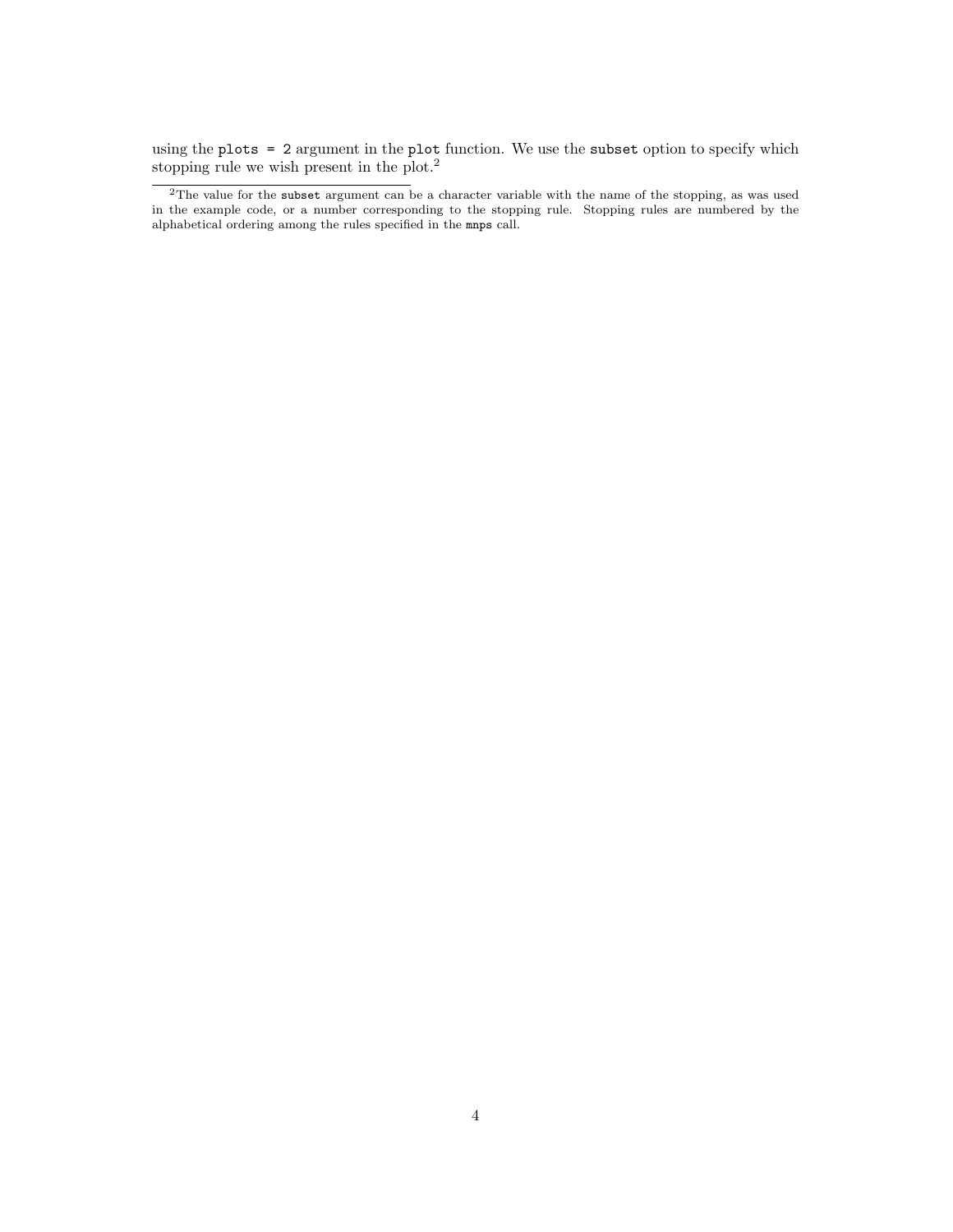- > plot(mnps.AOD, plots = 2, subset = "es.mean")
- [[1]]
- [[2]]
- [[3]]

#### **community propensity scores by Tx group**



**metcbt5 propensity scores by Tx group**



Here, the overlap assumption generally seems to be met, although there should be some concern that adolescents in the metcbt5 and scy conditions do not overlap well with the community group given the top most graphic. See McCaffrey et al. (2013) for more details on this issue.

**Treatment** 

community metcbt5 scy

### 2.2 Graphical assessments of balance

0.0

As with the ps function for the binary treatment setting, the default plotting function for mnpsclass objects also displays information on commonly-used balance statistics. In particular, when the plots argument is set equal to 3, it provides comparisons of the absolute standardized mean differences (ASMD) between the treatment groups on the pretreatment covariates, before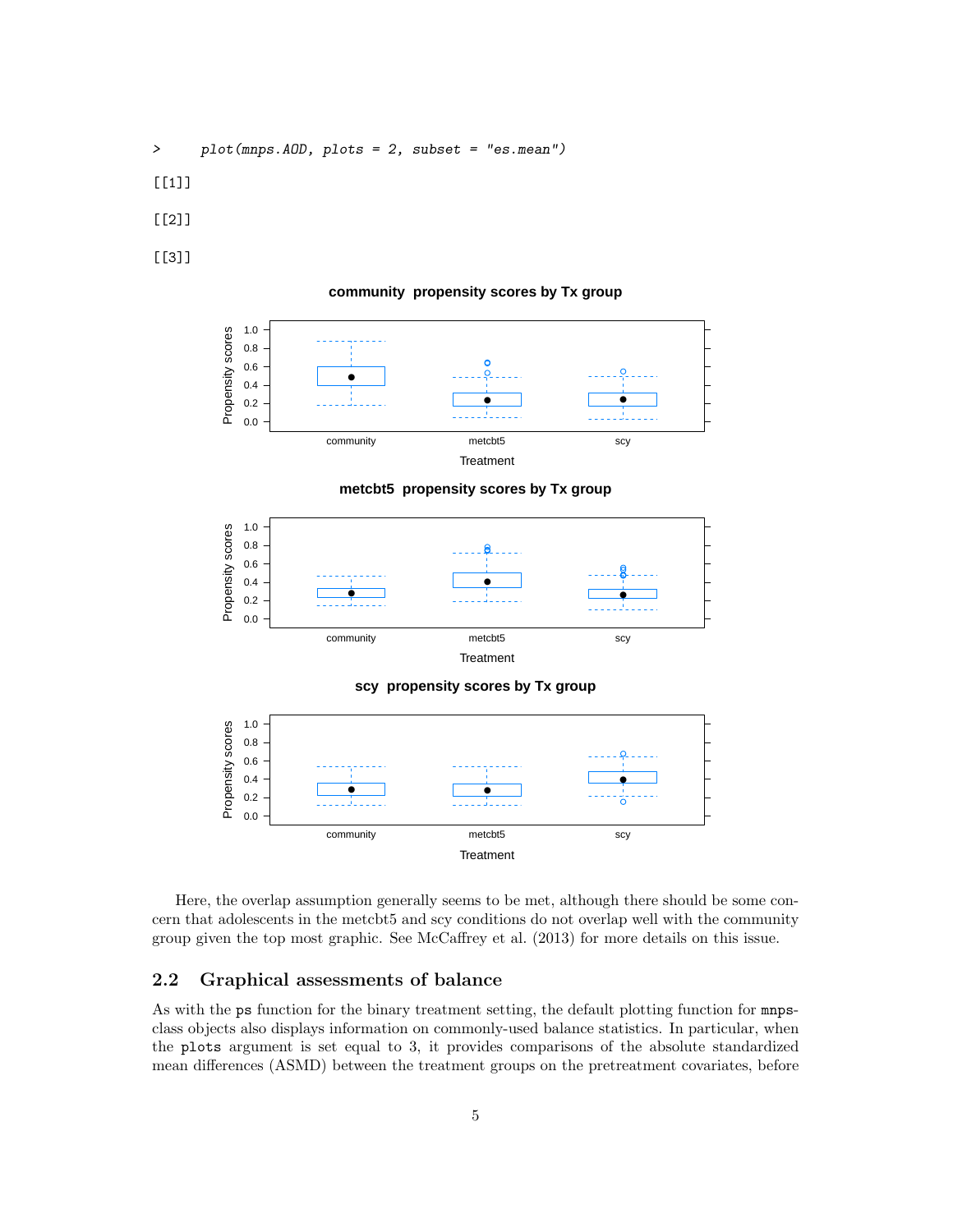and after weighting. When the plots argument is set equal to 4, the display is of  $t$ - and chi-squared statistic p-values comparing the two groups before and after weighting. However, whereas there is a single plot for these balance diagnostics in the binary treatment setting, in the multiple treatment case, one can either examine a plot for each of the treatment conditions, or summarize the balance statistics in some way, across the treatment conditions. As a default, the plot function for an mnps object returns the maximum of the pairwise balance statistics across treatment groups for each of the covariates:

> plot(mnps.AOD, plots = 3)



As shown here, after weighting, the maximum ASMD decreases for all pretreatment covariates. The statistically significant difference (before taking the maximum across treatment groups) is indicated by the solid circle. One may see the balance plots for the individual fits by setting the pairwiseMax argument to FALSE.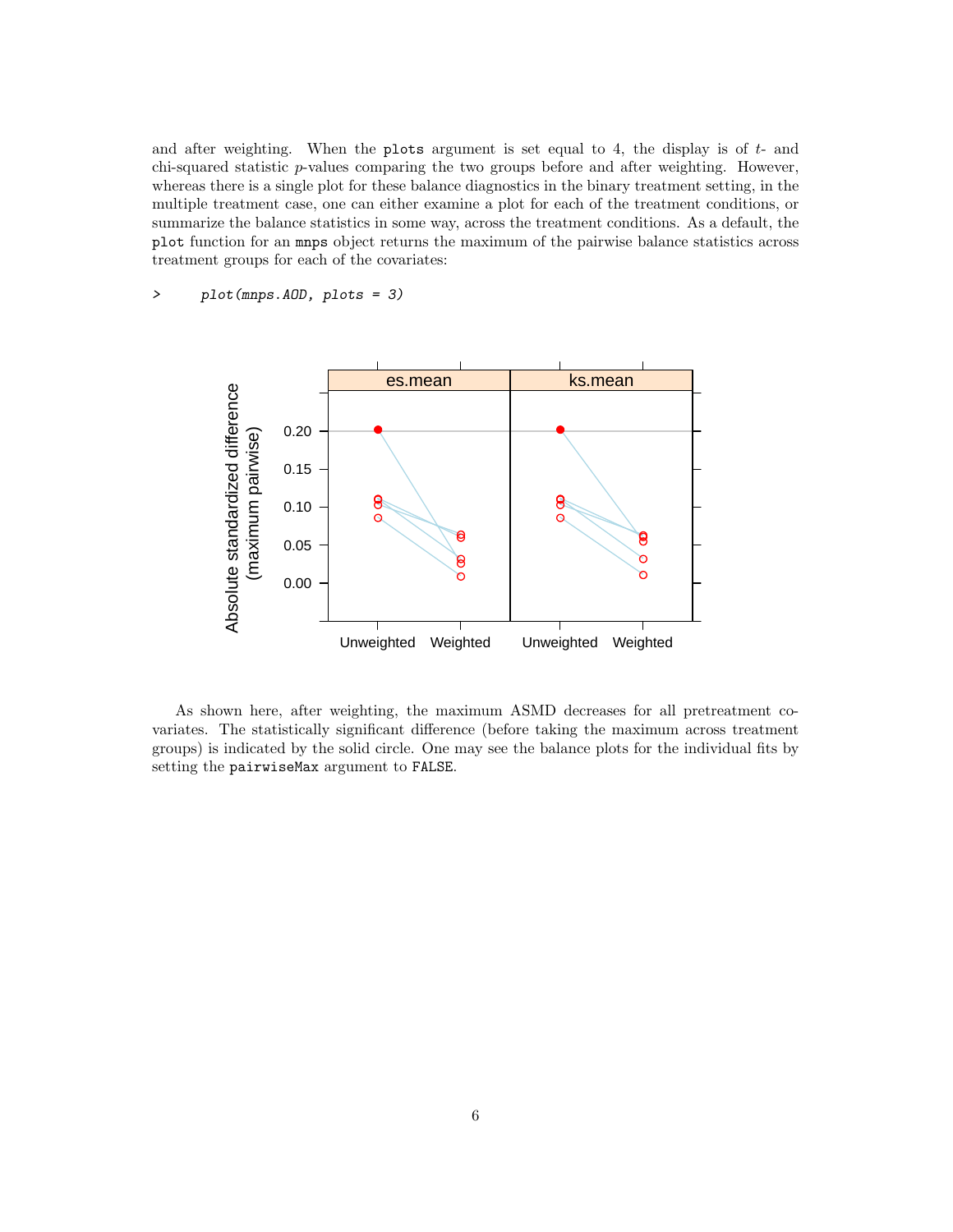- > plot(mnps.AOD, plots = 3, pairwiseMax = FALSE, figureRows = 3)
- $[[1]$
- [[2]]
- [[3]]

#### **Balance of community versus metcbt5**



**Balance of community versus scy**



**Balance of metcbt5 versus scy**



The additional figureRows argument instructs the function to spread the plots over three rows; by default the plots would be arranged in a single row rather than a column. We note here that red lines represent pretreatment covariates for which the pairwise ASMDs increase after weighting.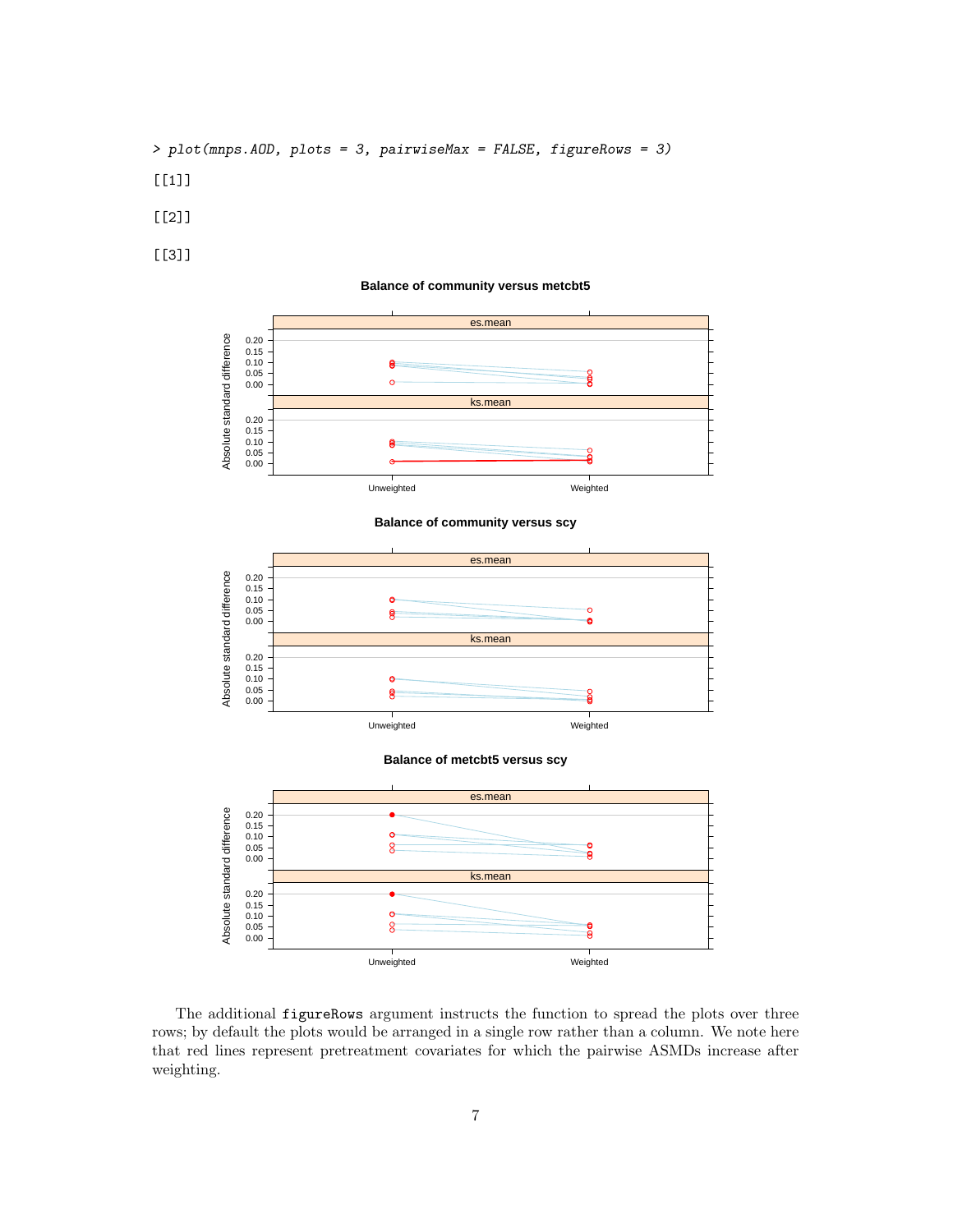Setting the plots argument equal to 4 displays t-test or  $\chi^2$  statistic pairwise minimum pvalues for differences between each of the individual treatment groups and observations in all other treatment groups.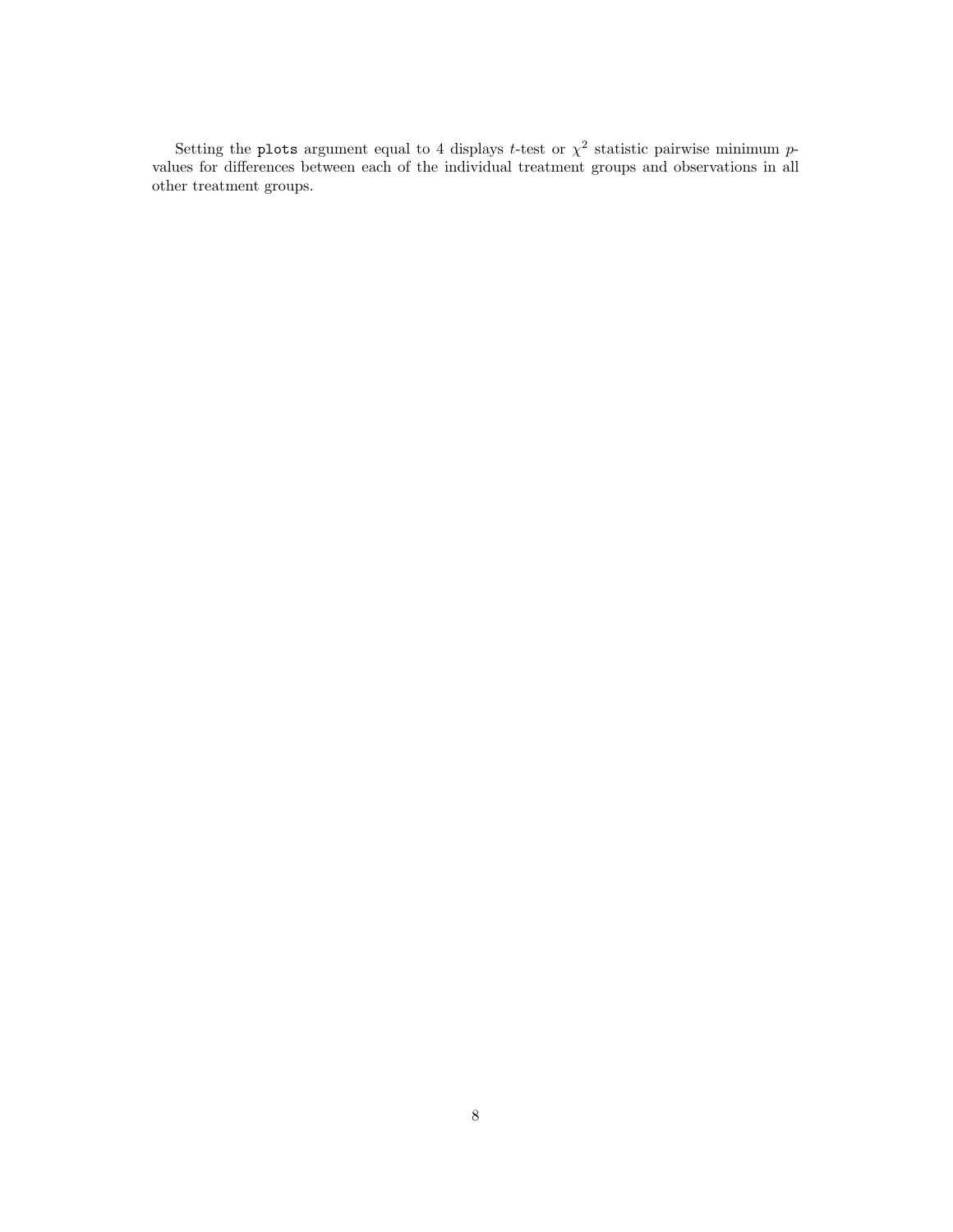

As seen in this figure, the pairwise minimum  $p$ -values all increase after propensity score weighting.

Some of the figures include many frames, which can result in figures that are too big or difficult to read for some methods of display. To control this, three controls are available. First, the treatments argument can be used to specify only comparisons that involve a specific treatment level or, in the ATE case, only comparisons between two specified treatment levels. Similarly, the singlePlot argument . For example, singlePlot = 2 would display only the second frame of those produced by the plot command (see figure below). Finally, specifying multiPage = TRUE prints the frames in succession. If this option is used after specifying a file to plot to (e.g., using  $pdf()$ ), the frames will be printed on separate pages.

```
> plot(mnps.AOD, plots = 2, subset = "es.mean", singlePlot = 2)
```
[[1]]

[[2]]

[[3]]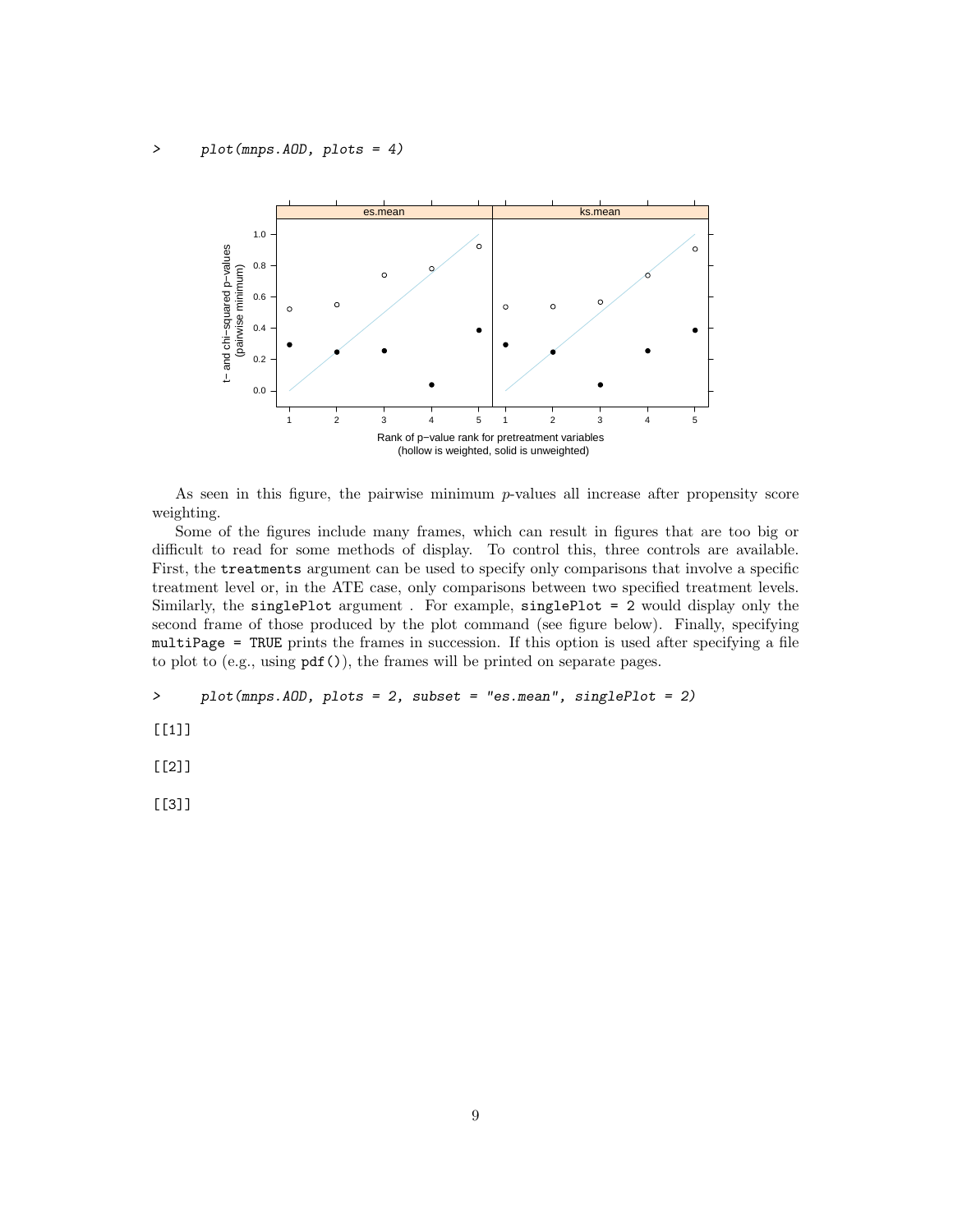#### **metcbt5 propensity scores by Tx group**



### 2.3 Tabular assessments of balance

Beyond graphics, there are several other functions that may be of interest to mnps users. The first is given by the bal.table function. For propensity score analyses with multiple treatments, this function returns a lot of information. The intention with this function is that its output be loaded into a spreadsheet software program. (E.g., one can write the output into a .csv file using the write.csv function and open the resulting file using a spreadsheet application.) For each outcome category, and each stopping rule (in addition to the unweighted analysis) the bal.table function gives balance statistics such as weighted and unweighted means by treatment group.

```
> bal.table(mnps.AOD, digits = 2)
```

|                | tmt1                                      | $t$ mt $2$ |                              |      |               |      | var mean1 mean2 pop.sd std.eff.sz | $\mathbf{p}$         | ks ks.pval |
|----------------|-------------------------------------------|------------|------------------------------|------|---------------|------|-----------------------------------|----------------------|------------|
| $\mathbf{1}$   | community metcbt5                         |            | illact 0.10                  |      | 0.01          | 1.01 |                                   | $0.09$ $0.38$ $0.10$ | 0.27       |
| $\overline{2}$ | community metcbt5 crimjust $-0.07$        |            |                              |      | 0.04          | 1.04 |                                   | $0.10 \t0.33 \t0.10$ | 0.22       |
| 3              | community metcbt5                         |            | subprob $-0.06$              |      | 0.03          | 0.98 |                                   | $0.09$ $0.39$ $0.09$ | 0.39       |
| 4              | community metcbt5                         |            | subdep $0.05$                |      | 0.06          | 1.03 |                                   | $0.01$ $0.91$ $0.06$ | 0.92       |
| 5              | community metcbt5                         |            | white                        | 0.16 | 0.20          | 0.38 |                                   | $0.10 \t0.30 \t0.04$ | 1.00       |
| 6              | community                                 | scy        | illact 0.10                  |      | 0.12          | 1.01 |                                   | $0.02$ $0.82$ $0.06$ | 0.87       |
| $\overline{7}$ | community                                 |            | scy crimjust $-0.07$ $-0.17$ |      |               | 1.04 |                                   | $0.10 \t0.30 \t0.08$ | 0.55       |
| 8              | community                                 | scy        | subprob $-0.06 -0.01$        |      |               | 0.98 |                                   | $0.05$ 0.63 0.09     | 0.39       |
| 9              | community                                 | SCV        | subdep                       |      | $0.05 - 0.06$ | 1.03 |                                   | $0.10 \t0.31 \t0.08$ | 0.47       |
| 10             | community                                 | SCV        | white                        |      | $0.16$ 0.18   | 0.38 |                                   | $0.04$ $0.69$ $0.02$ | 1.00       |
| 11             | metcbt5                                   | SCV        | illact                       | 0.01 | 0.12          | 1.01 |                                   | $0.11$ $0.26$ $0.11$ | 0.18       |
| 12             | metcbt5                                   |            | scy crimjust                 |      | $0.04 - 0.17$ | 1.04 |                                   | $0.20 \t0.04 \t0.13$ | 0.07       |
| 13             | metcbt5                                   | SCV        | subprob                      |      | $0.03 - 0.01$ | 0.98 |                                   | $0.04$ 0.70 0.06     | 0.79       |
| 14             | metcbt5                                   | scy        | subdep                       |      | $0.06 - 0.06$ | 1.03 |                                   | $0.11$ $0.25$ $0.09$ | 0.39       |
| 15             | metcbt5                                   | scy        | white                        | 0.20 | 0.18          | 0.38 |                                   | $0.07$ $0.52$ $0.02$ | 1.00       |
| 16             | community metcbt5                         |            | illact                       | 0.09 | 0.05          | 1.01 |                                   | $0.03$ $0.74$ $0.06$ | 0.90       |
|                | 17 community metcbt5 crimjust -0.09 -0.06 |            |                              |      |               | 1.04 |                                   | $0.03$ 0.79 0.05     | 0.93       |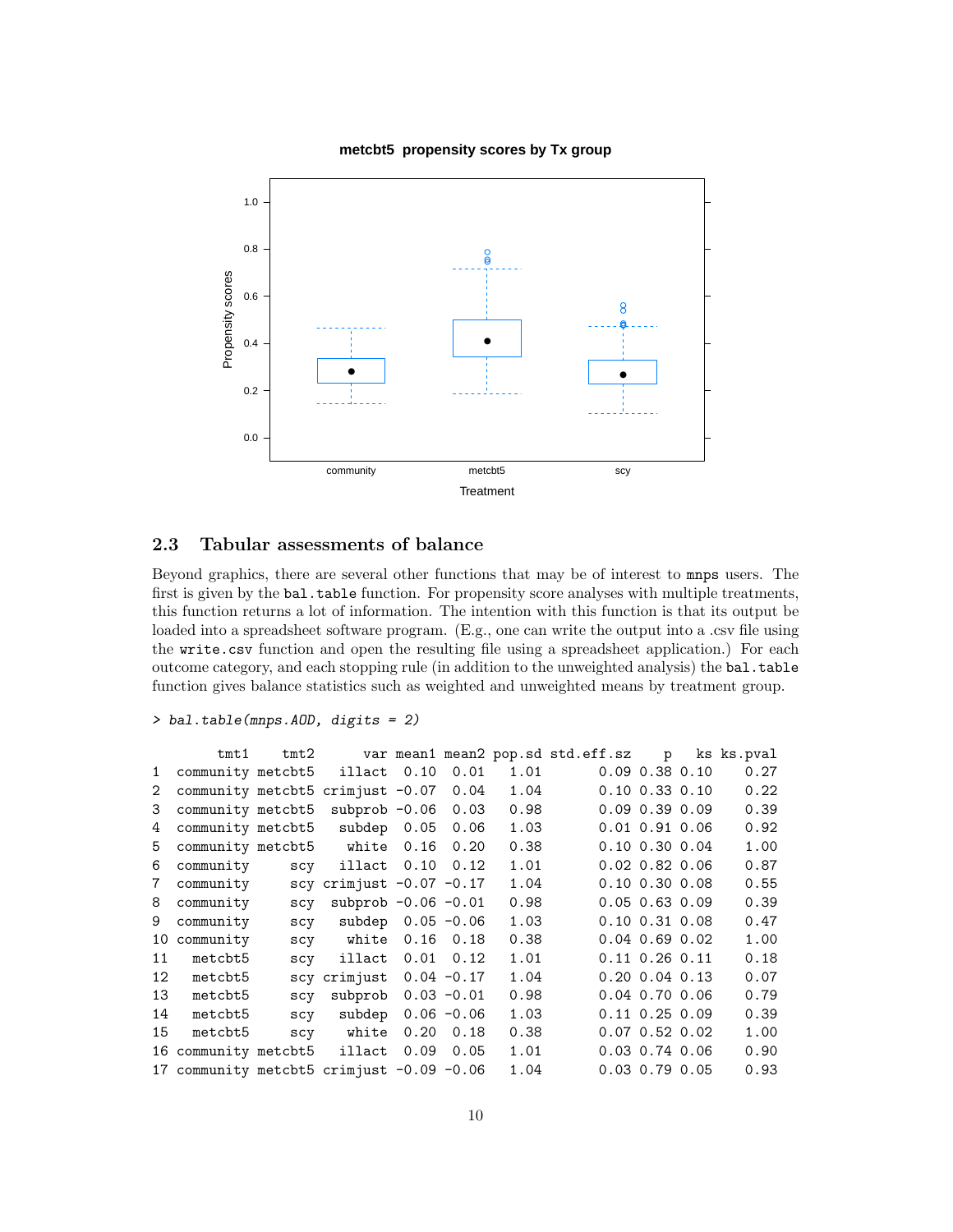|                | 18 community metcbt5                      |     | subprob $-0.01 - 0.02$       |      |               | 0.98 | 0.00 0.97 0.06       | 0.83 |
|----------------|-------------------------------------------|-----|------------------------------|------|---------------|------|----------------------|------|
|                | 19 community metcbt5                      |     | subdep 0.02                  |      | 0.02          | 1.03 | $0.01$ 0.96 0.05     | 0.96 |
|                | 20 community metcbt5                      |     | white                        | 0.17 | 0.20          | 0.38 | $0.06$ 0.58 0.02     | 1.00 |
|                | 21 community                              | scy | illact 0.09                  |      | 0.08          | 1.01 | $0.01$ 0.94 0.05     | 0.97 |
|                | 22 community                              |     | scy crimjust $-0.09$ $-0.09$ |      |               | 1.04 | 0.00 0.99 0.04       | 1.00 |
|                | 23 community                              | scy | subprob $-0.01 - 0.01$       |      |               | 0.98 | $0.01$ 0.95 0.07     | 0.77 |
|                | 24 community                              | scy | subdep 0.02 -0.04            |      |               | 1.03 | $0.06$ 0.58 0.05     | 0.96 |
|                | 25 community                              | scy | white                        | 0.17 | 0.17          | 0.38 | $0.01$ 0.95 0.00     | 1.00 |
| 26             | metcbt5                                   | scy | illact                       | 0.05 | 0.08          | 1.01 | 0.02 0.81 0.06       | 0.79 |
| 27             | metcbt5                                   |     | scy crimjust $-0.06$ $-0.09$ |      |               | 1.04 | $0.03$ 0.78 0.06     | 0.90 |
| 28             | metcbt5                                   | scy | subprob $-0.02 -0.01$        |      |               | 0.98 | $0.01$ 0.92 0.04     | 1.00 |
| 29             | metcbt5                                   | scy | subdep $0.02 -0.04$          |      |               | 1.03 | $0.06$ 0.55 0.06     | 0.79 |
| 30             | metcbt5                                   | scy | white                        | 0.20 | 0.17          | 0.38 | $0.07$ 0.53 0.03     | 1.00 |
|                | 31 community metcbt5                      |     | illact                       | 0.08 | 0.05          | 1.01 | $0.03$ 0.74 0.06     | 0.84 |
|                | 32 community metcbt5 crimjust -0.08 -0.05 |     |                              |      |               | 1.04 | 0.03 0.72 0.05       | 0.95 |
|                | 33 community metcbt5                      |     | subprob 0.00 -0.01           |      |               | 0.98 | $0.01$ 0.91 0.05     | 0.93 |
|                | 34 community metcbt5                      |     | subdep                       | 0.01 | 0.02          | 1.03 | 0.02 0.87 0.05       | 0.97 |
|                | 35 community metcbt5                      |     | white                        | 0.17 | 0.19          | 0.38 | 0.06 0.54 0.02       | 1.00 |
|                | 36 community                              | scy | illact                       | 0.08 | 0.08          | 1.01 | $0.01$ 0.95 0.05     | 0.98 |
|                | 37 community                              |     | scy crimjust $-0.08$ $-0.11$ |      |               | 1.04 | $0.02$ $0.83$ $0.04$ | 1.00 |
|                | 38 community                              | scy | subprob                      | 0.00 | 0.00          | 0.98 | $0.00$ 1.00 0.06     | 0.88 |
|                | 39 community                              | scy | subdep                       |      | $0.01 - 0.04$ | 1.03 | $0.05$ 0.65 0.05     | 0.96 |
|                | 40 community                              | scy | white                        | 0.17 | 0.17          | 0.38 | $0.01$ 0.95 0.00     | 1.00 |
| 41             | metcbt5                                   | scy | illact                       | 0.05 | 0.08          | 1.01 | 0.03 0.80 0.06       | 0.83 |
| 42             | metcbt5                                   |     | scy crimjust $-0.05$ $-0.11$ |      |               | 1.04 | $0.06$ 0.57 0.06     | 0.81 |
| 43             | metcbt5                                   | scy | subprob $-0.01$              |      | 0.00          | 0.98 | $0.01$ 0.91 0.04     | 1.00 |
| 44             | metcbt5                                   | scy | subdep 0.02 -0.04            |      |               | 1.03 | 0.06 0.54 0.06       | 0.80 |
| 45             | metcbt5                                   | scy | white                        | 0.19 | 0.17          | 0.38 | 0.06 0.58 0.02       | 1.00 |
|                | stop.method                               |     |                              |      |               |      |                      |      |
| 1              |                                           | unw |                              |      |               |      |                      |      |
| 2              |                                           | unw |                              |      |               |      |                      |      |
| 3              |                                           | unw |                              |      |               |      |                      |      |
| 4              |                                           | unw |                              |      |               |      |                      |      |
| 5              |                                           | unw |                              |      |               |      |                      |      |
| 6              |                                           | unw |                              |      |               |      |                      |      |
| $\overline{7}$ |                                           | unw |                              |      |               |      |                      |      |
| 8              |                                           | unw |                              |      |               |      |                      |      |
| 9              |                                           | unw |                              |      |               |      |                      |      |
| 10             |                                           | unw |                              |      |               |      |                      |      |
| 11             |                                           | unw |                              |      |               |      |                      |      |
| 12             |                                           | unw |                              |      |               |      |                      |      |
| 13             |                                           | unw |                              |      |               |      |                      |      |
| 14             |                                           | unw |                              |      |               |      |                      |      |
| 15             |                                           | unw |                              |      |               |      |                      |      |

16 es.mean 17 es.mean<br>18 es.mean es.mean

19 es.mean<br>20 es.mean es.mean

21 es.mean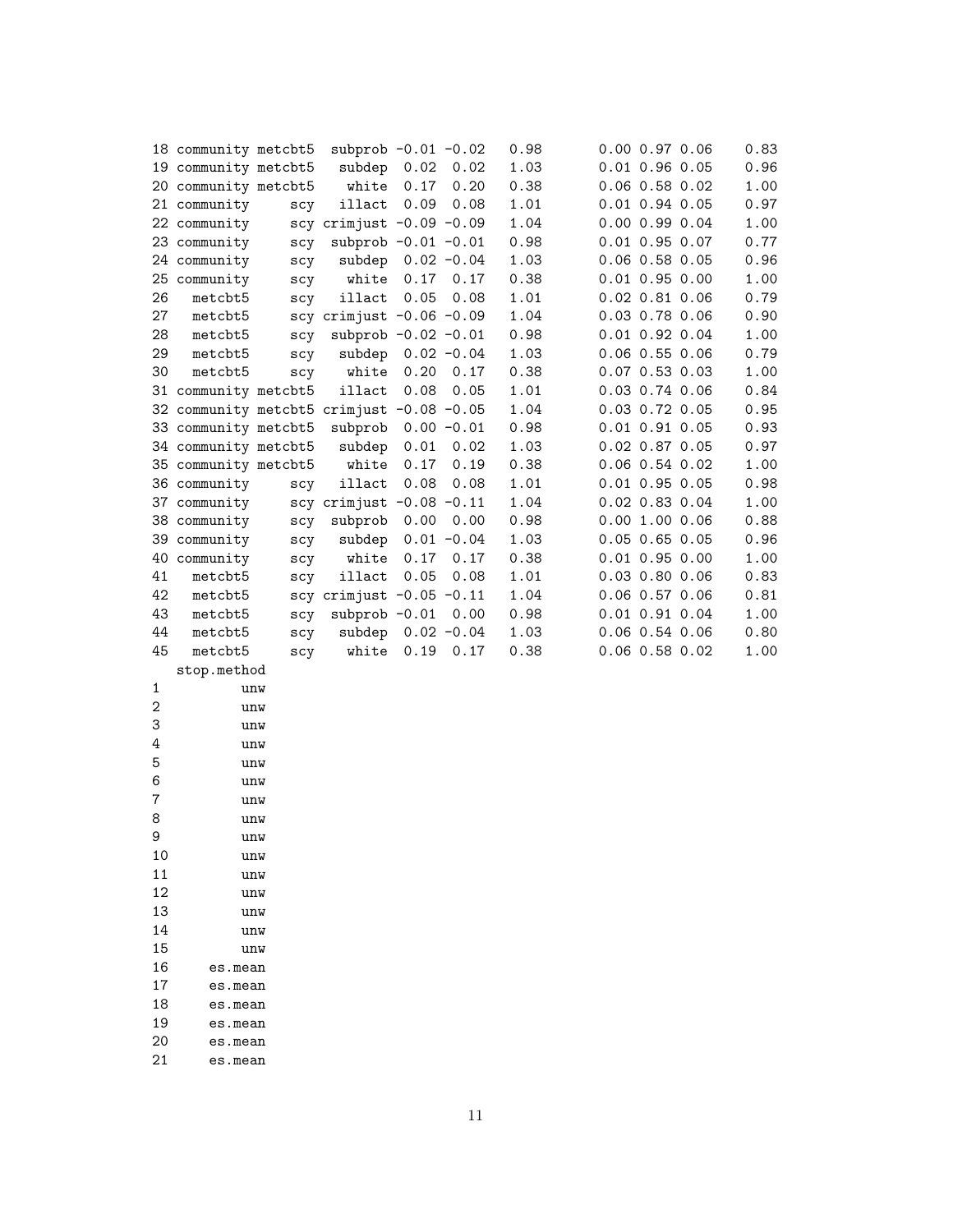| 22 | es.mean |
|----|---------|
| 23 | es.mean |
| 24 | es.mean |
| 25 | es.mean |
| 26 | es.mean |
| 27 | es.mean |
| 28 | es.mean |
| 29 | es.mean |
| 30 | es.mean |
| 31 | ks.mean |
| 32 | ks.mean |
| 33 | ks.mean |
| 34 | ks.mean |
| 35 | ks.mean |
| 36 | ks.mean |
| 37 | ks.mean |
| 38 | ks.mean |
| 39 | ks.mean |
| 40 | ks.mean |
| 41 | ks.mean |
| 42 | ks.mean |
| 43 | ks.mean |
| 44 | ks.mean |
| 45 | ks.mean |
|    |         |

As of version 1.4 of TWANG, the balance measures are given for all pairwise combinations. (Prior to that version the balance measures were reported for each treatment against all others; we feel that the pairwise comparisons give a fuller accounting of balance in ATE applications.)

More parsimonious versions of the summaries are available using the collapse.to argument. Setting collapse.to = 'covariate' gives the maximum of the ASMD and the minimum of the p-value across all pairwise comparisons for each pretreatment covariate and stopping rule.

> bal.table(mnps.AOD, collapse.to = 'covariate', digits = 4)

|                |          | var max.std.eff.sz min.p max.ks min.ks.pval stop.method |                      |        |         |
|----------------|----------|---------------------------------------------------------|----------------------|--------|---------|
| 1              | illact   |                                                         | 0.1112 0.2591 0.1100 | 0.1779 | unw     |
| 2              | crimjust |                                                         | 0.2027 0.0416 0.1300 | 0.0680 | unw     |
| 3              | subprob  |                                                         | 0.0867 0.3896 0.0900 | 0.3935 | unw     |
| 4              | subdep   |                                                         | 0.1120 0.2514 0.0900 | 0.3935 | unw     |
| 5              | white    |                                                         | 0.1044 0.2984 0.0400 | 0.9973 | unw     |
| 6              | illact   |                                                         | 0.0326 0.7421 0.0647 | 0.7934 | es.mean |
| $\overline{7}$ | crimjust |                                                         | 0.0272 0.7827 0.0568 | 0.8964 | es.mean |
| 8              | subprob  |                                                         | 0.0097 0.9248 0.0666 | 0.7664 | es.mean |
| 9              | subdep   |                                                         | 0.0605 0.5529 0.0646 | 0.7944 | es.mean |
| 10             | white    |                                                         | 0.0653 0.5253 0.0250 | 1.0000 | es.mean |
| 11             | illact   |                                                         | 0.0327 0.7401 0.0625 | 0.8322 | ks.mean |
| 12             | crimjust |                                                         | 0.0559 0.5705 0.0639 | 0.8086 | ks.mean |
| 13             | subprob  |                                                         | 0.0116 0.9077 0.0583 | 0.8795 | ks.mean |
| 14             | subdep   |                                                         | 0.0622 0.5410 0.0646 | 0.7985 | ks.mean |
| 15             | white    |                                                         | 0.0645 0.5395 0.0247 | 1.0000 | ks.mean |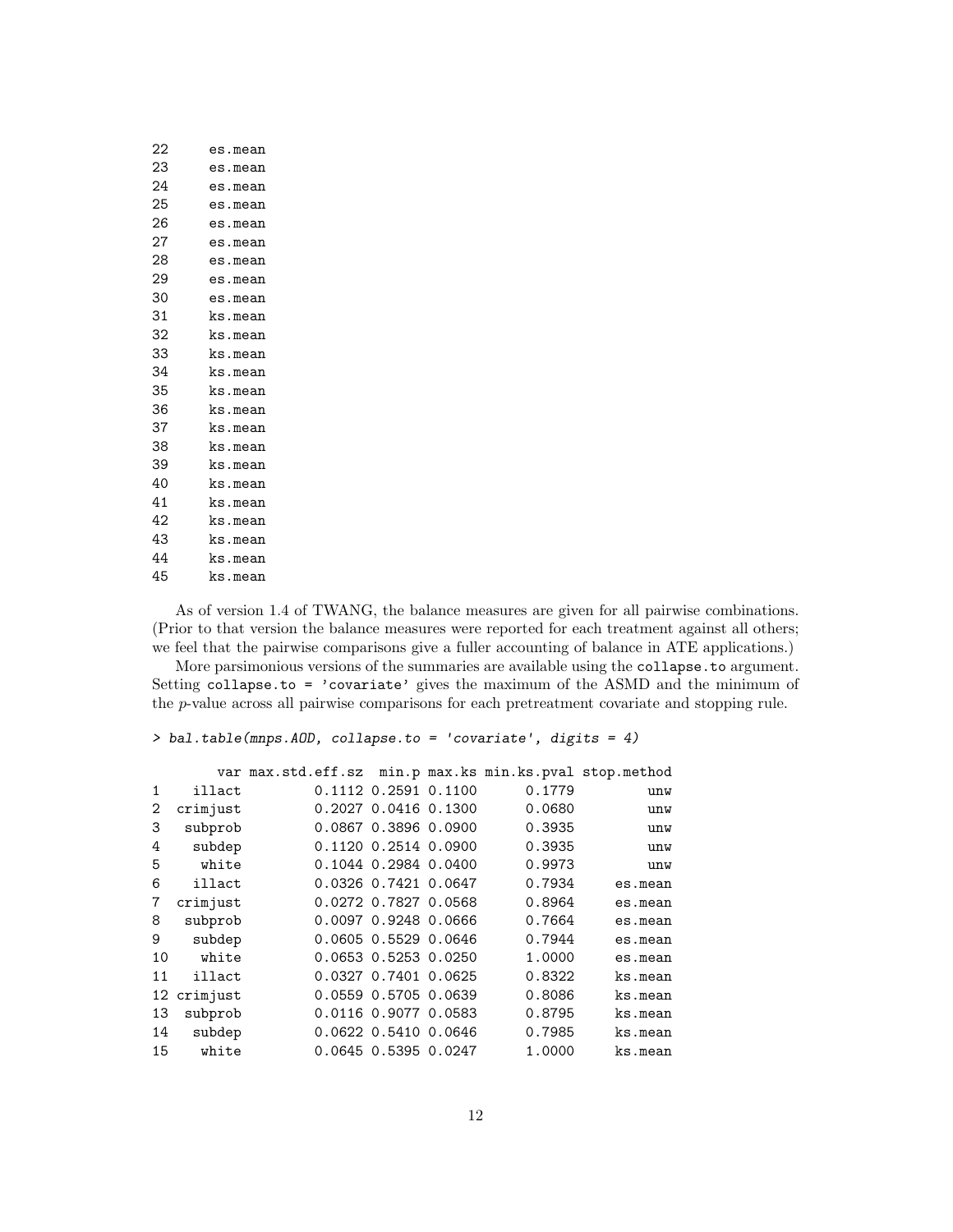As shown, for each pretreatment variable, the maximum ASMD has decreased and the minimum p-values have increased after applying weights that arise from either stop.method.

Another useful summary table sets collapse.to = 'stop.method' which further collapses the results above so that we summarize balance across all covariates and all pairwise group comparisons.

> bal.table(mnps.AOD, collapse.to = 'stop.method', digits = 4) max.std.eff.sz min.p max.ks min.ks.pval stop.method 1 0.2027 0.0416 0.1300 0.0680 unw 2 0.0653 0.5253 0.0666 0.7664 es.mean 3 0.0645 0.5395 0.0646 0.7985 ks.mean

Here we quickly see how the maximum ASMDs and minimum  $p$ -values have all moved in the desired direction after propensity score weighting.

Rather than collapsing the values of the table as described above, there are also several options for subsetting the bal.table output. The arguments subset.var and subset.stop.method instruct the function to include only the covariates indicated, and stop.method results indicated, respectively. The subset.treat instructs the function to return only the pairwise comparisons including the specified treatment or, if two treatment levels are indicated, the pair-wise comparisons that include those two treatments. Note that subset.treat may not be used when collapse.to is specified as 'stop.method' or 'covariate'. Further, the table may be subset on the basis of ES and KS and the related p-values via the  $es.cutoff$ ,  $ks.cutoff$ ,  $p.cutoff$ , and ks.p.cutoff arguments. These cutoffs exclude rows that are well-balanced as measured by the corresponding . For example  $p$  cutoff = 0.1 would exclude rows with p-values greater than 10%, and es.cutoff = 0.2 excludes rows with ES values below 0.2 in absolute value. Examples of the use of these subsetting arguments are given below.

```
> bal.table(mnps.AOD, subset.treat = c('community', 'metcbt5'),
+ subset.var = c('white', 'illact', 'crimjust'))
```

| tmt1                                                  |     |  |  |  |  | tmt2 var mean1 mean2 pop.sd std.eff.sz p ks                       |  |  |  |  |
|-------------------------------------------------------|-----|--|--|--|--|-------------------------------------------------------------------|--|--|--|--|
|                                                       |     |  |  |  |  | 1 community metcbt5 illact 0.097 0.007 1.014 0.089 0.385 0.100    |  |  |  |  |
|                                                       |     |  |  |  |  | 2 community metcbt5 crimjust -0.065 0.037 1.041 0.098 0.328 0.105 |  |  |  |  |
|                                                       |     |  |  |  |  | 5 community metcbt5 white 0.160 0.200 0.383 0.104 0.298 0.040     |  |  |  |  |
| 16 community metcbt5 illact 0.085 0.052 1.014         |     |  |  |  |  | 0.033 0.742 0.057                                                 |  |  |  |  |
| 17 community metcbt5 crimjust $-0.092$ $-0.065$ 1.041 |     |  |  |  |  | 0.026 0.793 0.054                                                 |  |  |  |  |
| 20 community metcbt5 white 0.173 0.195 0.383          |     |  |  |  |  | 0.059 0.582 0.023                                                 |  |  |  |  |
| 31 community metcbt5 illact 0.083 0.050 1.014         |     |  |  |  |  | 0.033 0.740 0.062                                                 |  |  |  |  |
| 32 community metcbt5 crimjust $-0.084$ $-0.048$ 1.041 |     |  |  |  |  | 0.035 0.723 0.052                                                 |  |  |  |  |
| 35 community metcbt5 white 0.169 0.194 0.383          |     |  |  |  |  | $0.064$ 0.539 0.025                                               |  |  |  |  |
| ks.pval stop.method                                   |     |  |  |  |  |                                                                   |  |  |  |  |
| 1 0.270                                               | unw |  |  |  |  |                                                                   |  |  |  |  |
| $\sim$ $\sim$ $\sim$ $\sim$                           |     |  |  |  |  |                                                                   |  |  |  |  |

| 2  | 0.221 | unw     |
|----|-------|---------|
| 5  | 0.997 | unw     |
| 16 | 0.896 | es.mean |
| 17 | 0.931 | es.mean |
| 20 | 1.000 | es.mean |
| 31 | 0.839 | ks.mean |
| 32 | 0.950 | ks.mean |
| 35 | 1.000 | ks.mean |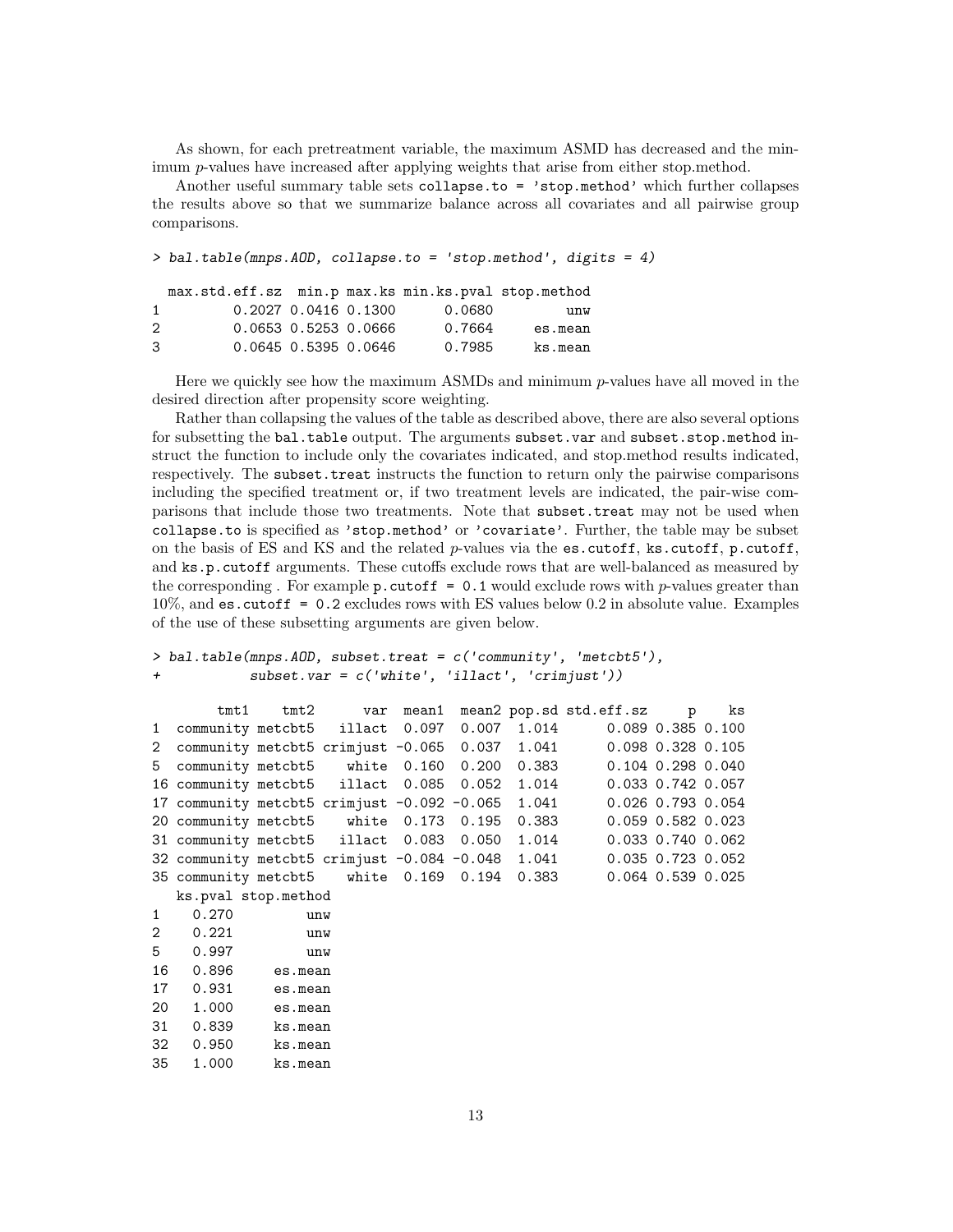> bal.table(mnps.AOD, subset.stop.method = 'es.mean', collapse.to = 'covariate')

|    |            | var max.std.eff.sz min.p max.ks min.ks.pval stop.method |                         |       |         |
|----|------------|---------------------------------------------------------|-------------------------|-------|---------|
| 6  | illact     |                                                         | $0.033$ $0.742$ $0.065$ | 0.793 | es.mean |
|    | 7 crimjust |                                                         | $0.027$ 0.783 0.057     | 0.896 | es.mean |
| 8  | subprob    |                                                         | $0.010$ $0.925$ $0.067$ | 0.766 | es.mean |
| 9  | subdep     |                                                         | $0.061$ $0.553$ $0.065$ | 0.794 | es.mean |
| 10 | white      |                                                         | $0.065$ $0.525$ $0.025$ | 1.000 | es.mean |

> bal.table(mnps.AOD, es.cutoff = 0.1)

|                  | $t$ mt $1$          |     | $tmt2$ var                      |  |                           | mean1 mean2 pop.sd std.eff.sz                                 | p | ks |
|------------------|---------------------|-----|---------------------------------|--|---------------------------|---------------------------------------------------------------|---|----|
|                  |                     |     |                                 |  |                           | 5 community metcbt5 white 0.160 0.200 0.383 0.104 0.298 0.040 |   |    |
| $7\overline{ }$  | community           |     |                                 |  |                           | scy crimjust -0.065 -0.174 1.041 0.104 0.295 0.080            |   |    |
| 9                | community           | SCV |                                 |  |                           | subdep 0.046 -0.058 1.031 0.100 0.312 0.085                   |   |    |
| 11               | metcbt5             |     |                                 |  |                           | scy illact 0.007 0.120 1.014 0.111 0.259 0.110                |   |    |
|                  | 12 metcbt5          |     | scy crimjust 0.037 -0.174 1.041 |  |                           | 0.203 0.042 0.130                                             |   |    |
| 14               | metcbt5             | SCV |                                 |  | subdep 0.058 -0.058 1.031 | 0.112 0.251 0.090                                             |   |    |
|                  | ks.pval stop.method |     |                                 |  |                           |                                                               |   |    |
| 5                | 0.997               | unw |                                 |  |                           |                                                               |   |    |
| $7^{\circ}$      | 0.545               | unw |                                 |  |                           |                                                               |   |    |
| 9                | 0.466               | unw |                                 |  |                           |                                                               |   |    |
| 11               | 0.178               | unw |                                 |  |                           |                                                               |   |    |
| 12 <sup>12</sup> | 0.068               | unw |                                 |  |                           |                                                               |   |    |
| 14               | 0.394               | unw |                                 |  |                           |                                                               |   |    |
|                  |                     |     |                                 |  |                           |                                                               |   |    |

Finally, there is also summary method for the mnps objects which gives the collapsed version of bal.table() as well as information about the effective sample sizes for each treatment group under each stop.method. The summary function for an mnps output object does not have a digits argument.

```
> summary(mnps.AOD)
```

```
Summary of pairwise comparisons:
 max.std.eff.sz min.p max.ks min.ks.pval stop.method
1 0.20266446 0.04161562 0.13000000 0.0680192 unw
2 0.06529298 0.52525235 0.06661985 0.7663959 es.mean
3 0.06448455 0.53947426 0.06459093 0.7985293 ks.mean
Sample sizes and effective sample sizes:
 treatment n ESS.es.mean ESS:ks.mean
1 community 200 184.5124 187.4713
2 metcbt5 200 186.1874 183.3987
3 scy 200 189.5017 185.7009
```
After examining the graphical and tabular diagnostics provided by twang, we can analyze the outcome variable using the propensity scores generated by the mnps function. Although two stop methods were specified initially (es.mean and ks.mean), at this point we have to commit to a single set of weights. From the bal.table call above, we see that the balance properties are very similar for the two stopping rules, and from the summary statement, we see that the effective sample sizes (ESS) are similar as well. Hence, we expect the two stop methods to give similar results; we choose to analyze the data with the es.mean weights.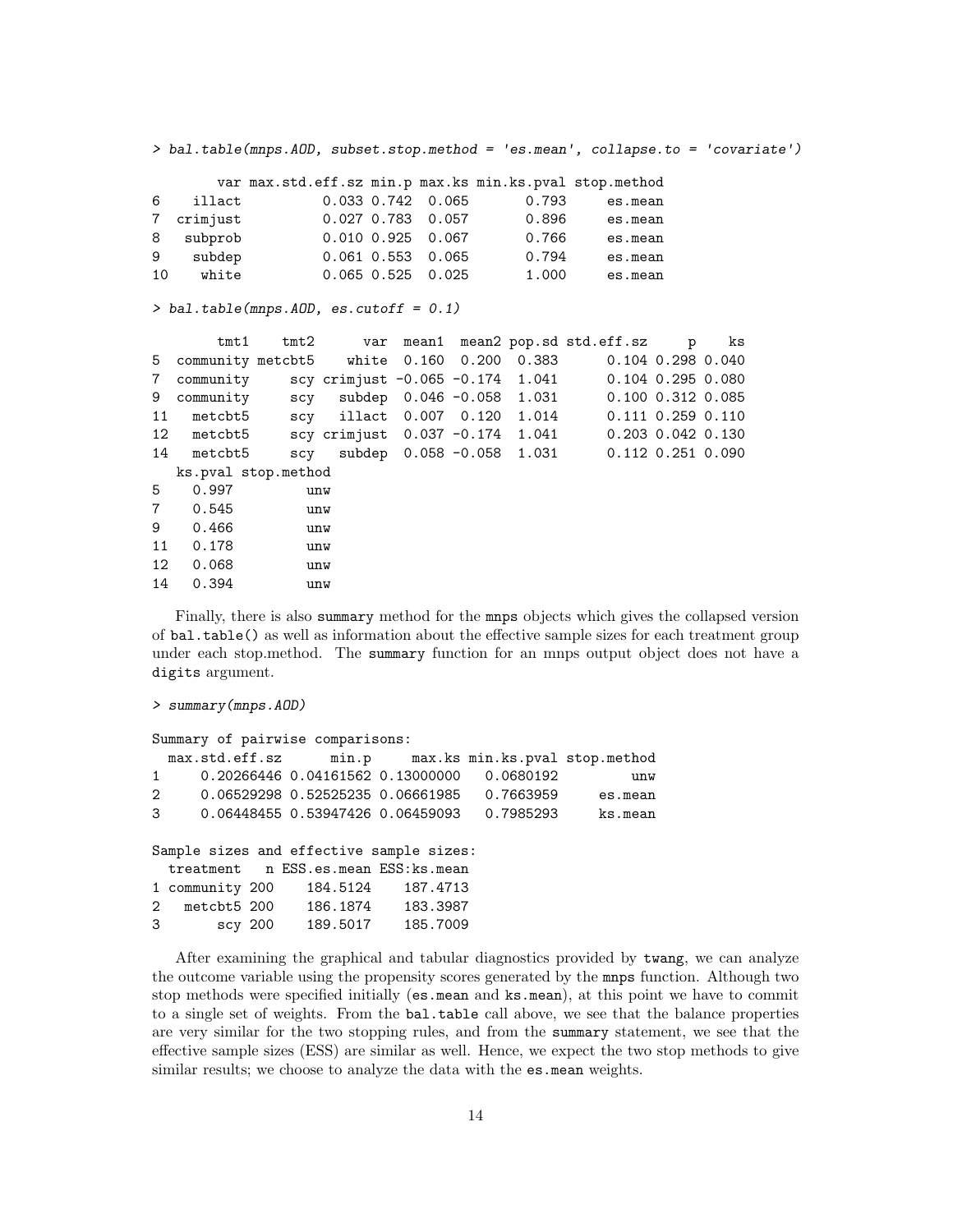#### 2.4 Estimating treatment effects

In order to analyze the data using the weights, it is recommended that one use the survey package, which performs weighted analyses. We can add the weights to the dataset using the get.weights function and specify the survey design as follows:

```
> library(survey)
> AOD$w <- get.weights(mnps.AOD, stop.method = "es.mean")
> design.mnps <- svydesign(ids=~1, weights=~w, data=AOD)
```
As shown in the ps vignette, we can then perform the propensity score-adjusted regression using the svyglm function:

```
> glm1 <- svyglm(suf12 ~ as.factor(treat), design = design.mnps)
> summary(glm1)
Call:
svyglm(formula = sufl2 ~ a s.factor(treat), design = design.mpps)Survey design:
svydesign(ids = \tilde{ }1, weights = \tilde{ }w, data = AOD)
Coefficients:
                       Estimate Std. Error t value Pr(>|t|)
(Intercept) -0.09913 0.06736 -1.472 0.142
as.factor(treat)metcbt5 0.14858 0.10502 1.415 0.158
as.factor(treat)scy 0.06464 0.09998 0.647 0.518
(Dispersion parameter for gaussian family taken to be 1.002082)
```
Number of Fisher Scoring iterations: 2

By default, svyglm includes dummy variables for MET/CBT-5 and SCY, Community is the holdout group (the holdout is the group with the label that comes first alphabetically). Consequently, the estimated effect for MET/CBT-5 equals the weighted mean for the MET/CBT-5 sample less the weighted mean for the Community sample, where both means are weighted to match the overall sample. Similarly, the effect fro SCY equals the difference in the weighted means for the SCY and Community samples. The coefficients estimate the causal effects of MET/CBT-5 vs. Community and SCY vs. Community, respectively, assuming there are no unobserved confounders. Using this small subset of the data, we are unable to detect differences in the treatment group means. In the context of this application, the signs of the estimates correspond to higher substance use frequency for youths exposed to MET/CBT-5 or SCY relative to Community. More details on how to obtain all relevant pairwise differences can be found in McCaffrey et al.  $(2013)$ .

As an alternative to estimating the pairwise differences, we could also estimate the causal effect of each treatment relative to the average potential outcome of all the treatments. This estimate is easy to obtain using svyglm through the use of the constrast argument in the function.

```
> glm2 <- svyglm(suf12 ~ treat, design = design.mnps, contrast=list(treat=contr.sum))
> summary(glm2)
```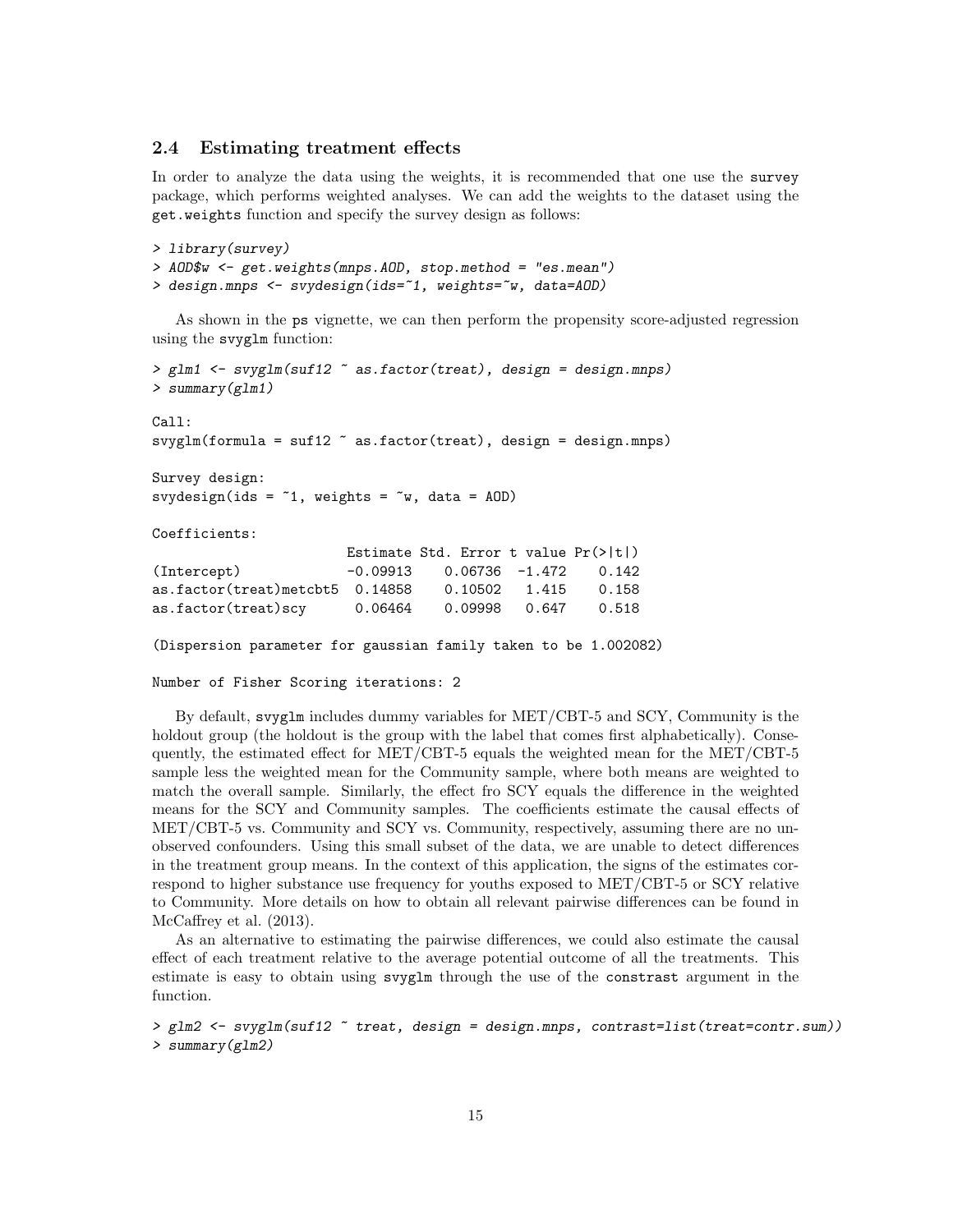```
Call:
svglm(formula = suffix^* treat, design = design.maps, contrast = list(treat = contr.sum))Survey design:
svydesign(ids = \tilde{ }1, weights = \tilde{ }w, data = AOD)
Coefficients:
           Estimate Std. Error t value Pr(>|t|)
(Intercept) -0.02805 0.04280 -0.655 0.512
treat1 -0.07108 0.05783 -1.229 0.220
treat2 0.07751 0.06322 1.226 0.221
(Dispersion parameter for gaussian family taken to be 1.002082)
```

```
Number of Fisher Scoring iterations: 2
```
The function now provides the estimates for Community and MET/CBT-5. It labels them "treat1" and "treat2" because it uses their numeric codings rather than the factor levels. We have seen previously that the factor levels for treatment are "community", "metcbt5", and "scy" as levels, 1, 2, and 3. Relative to the average of all the treatments, the weighted Community group has lower substance use and the weighted MET/CBT-5 group has higher use. The SCY estimate is not reported because it is a linear combination of the other to estimates. It can be found by:

 $> -sum(coef(glm2)[-1])$ 

[1] -0.006432045

The standard error of this estimate can be calculated using the covariance matrix for the estimated coefficients:

> sqrt(c(-1,-1) %\*% summary(glm2)\$cov.scaled[-1,-1] %\*% c(-1,-1))

[,1] [1,] 0.0604305

The SCY mean is about equal to the average and the difference between them is very small relative to its standard error.

# 3 An ATT example

#### 3.1 Estimating the weights

It is also possible to explore treatment effects on the treated (ATTs) using the mnps function. A key difference in the multiple treatment setting is that we must be clear as to which treatment condition "the treated" refers to. This is done through the treatATT argument. Here, we define the treatment group of interest to be the community group; thus, we are trying to draw inferences about the relative effectiveness of the three treatment groups for individuals like those who were enrolled in the community program.

> mnps.AOD.ATT <- mnps(treat ~ illact + crimjust + subprob + subdep + white,  $data = AOD,$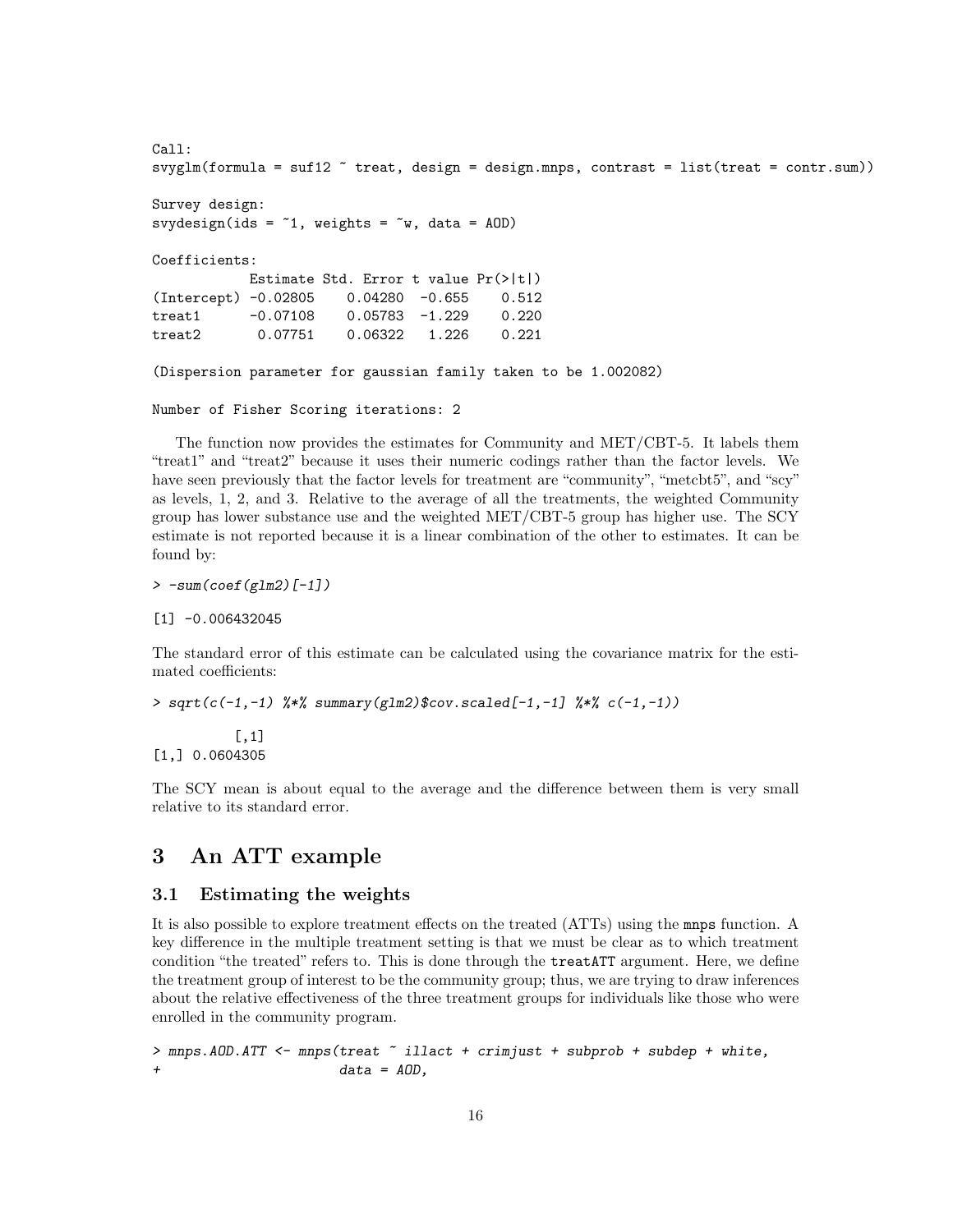| $^{+}$ | $estimand = "ATT".$                       |
|--------|-------------------------------------------|
| $+$    | $treatATT = "community",$                 |
| $+$    | $verbose = FALSE$ ,                       |
| $+$    | $n.$ trees = 3000.                        |
| $^{+}$ | $stop. method = c("es.mean", "ks.mean"))$ |

### 3.2 Graphical assessments of balance

The same basic graphical descriptions are available as in the ATE case, though it is important to note that these comparisons all assess balance relative to the "treatment" group rather than by comparing balance for all possibly pairwise treatment group comparisons as is done with ATE.

> plot(mnps.AOD.ATT, plots = 1)

[[1]]

[[2]]

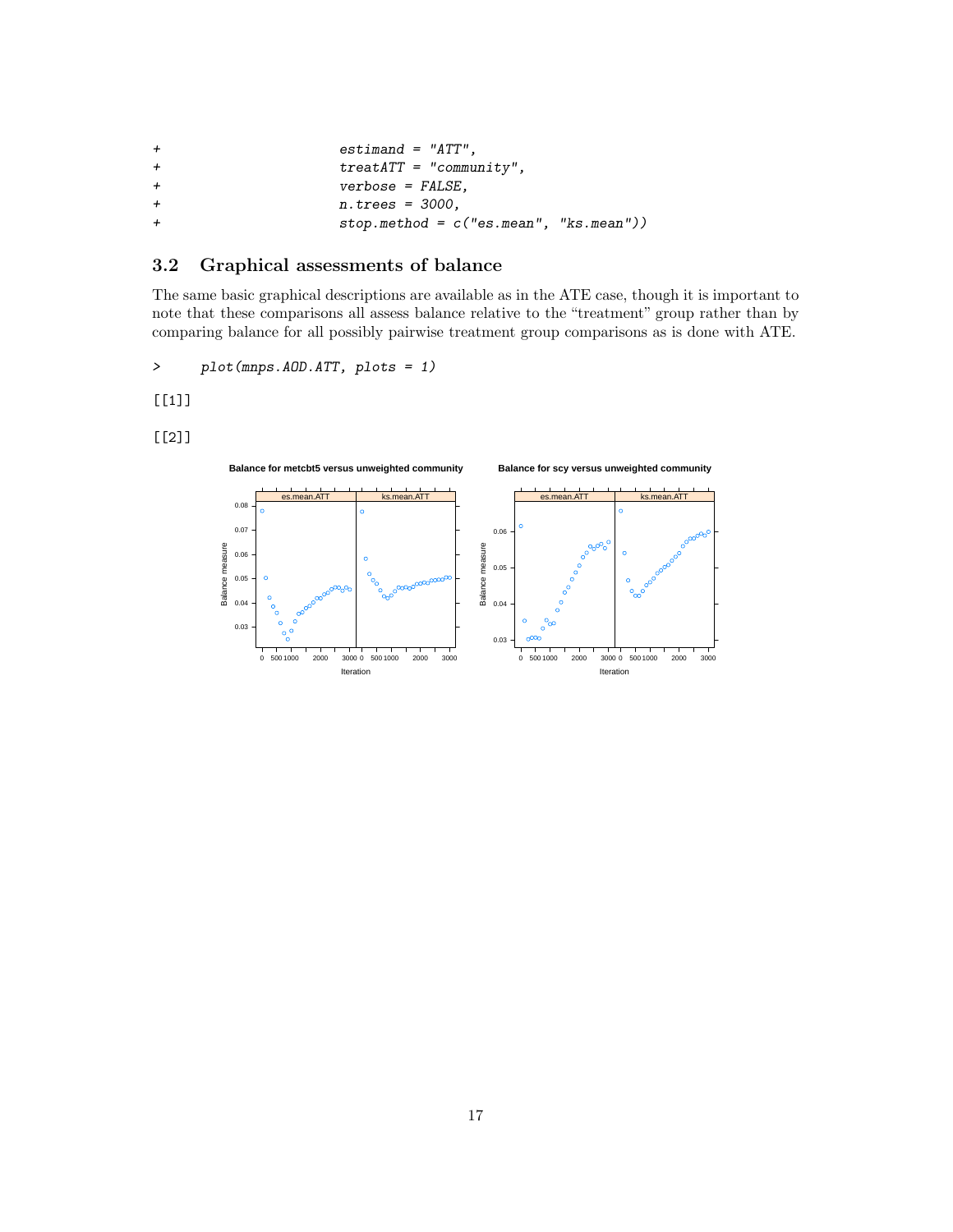> plot(mnps.AOD.ATT, plots = 3)



> plot(mnps.AOD.ATT, plots = 3, pairwiseMax = FALSE) [[1]]

[[2]]



> plot(mnps.AOD.ATT, plots = 4)



### 3.3 Tabular assessments of balance

The bal.table output is similar to the ATE case. However, for ATT, we only report pairwise comparisons that include the treatATT category.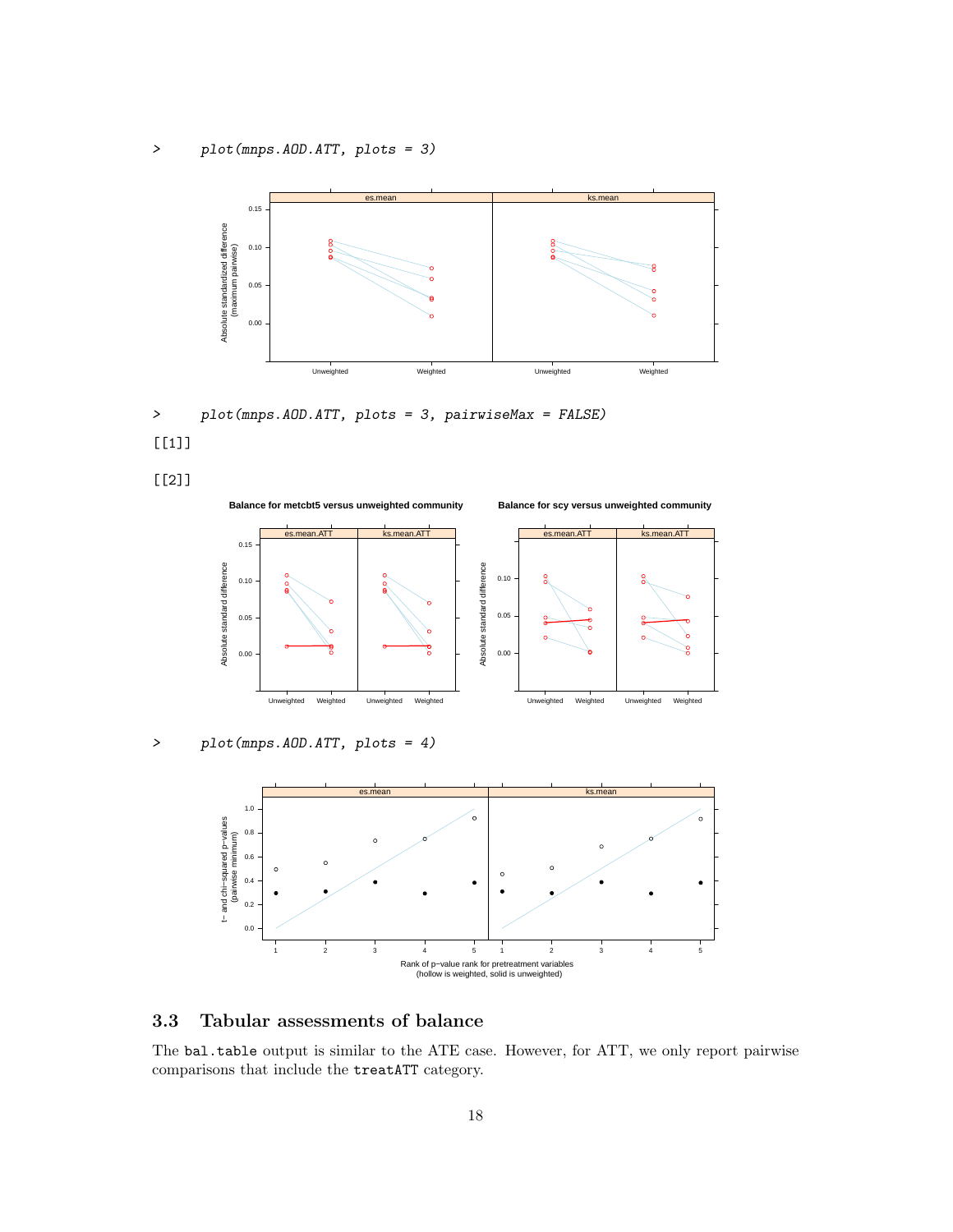> bal.table(mnps.AOD.ATT, digits = 2)

Note that `tx' refers to the category specified as the treatATT, community.

|              |                     |      |      |               |      | var tx.mn tx.sd ct.mn ct.sd std.eff.sz | stat                     | p                |      | ks ks.pval control |
|--------------|---------------------|------|------|---------------|------|----------------------------------------|--------------------------|------------------|------|--------------------|
| $\mathbf{1}$ | illact              | 0.10 | 1.04 | 0.01          | 1.03 | 0.09                                   |                          | 0.87 0.38 0.10   |      | 0.27 metcbt5       |
| 2            | crimjust $-0.07$    |      | 1.05 | 0.04          | 1.04 |                                        | $-0.10 -0.98 0.33 0.10$  |                  |      | $0.22$ metcbt $5$  |
| 3            | subprob $-0.06$     |      | 0.97 | 0.03          | 1.02 |                                        | $-0.09 - 0.86 0.39 0.09$ |                  |      | $0.39$ metcbt $5$  |
| 4            | subdep              | 0.05 | 1.08 | 0.06          | 1.05 |                                        | $-0.01 -0.11 0.91 0.06$  |                  |      | $0.92$ metcbt $5$  |
| 5            | white               | 0.16 | 0.37 | 0.20          | 0.40 |                                        | $-0.11 -1.04$ 0.30 0.04  |                  |      | 1.00 metcbt5       |
| 6            | illact              | 0.10 | 1.04 | 0.12          | 0.96 |                                        | $-0.02 -0.22 0.82 0.06$  |                  | 0.87 | scy                |
| 7            | crimjust $-0.07$    |      |      | $1.05 - 0.17$ | 1.03 | 0.10                                   |                          | 1.05 0.30 0.08   | 0.55 | scy                |
| 8            | subprob $-0.06$     |      |      | $0.97 - 0.01$ | 0.97 |                                        | $-0.05 -0.48 0.63 0.09$  |                  | 0.39 | scy                |
| 9            | subdep              | 0.05 |      | $1.08 - 0.06$ | 0.96 | 0.10                                   |                          | 1.01 0.31 0.08   | 0.47 | scy                |
| 10           | white               | 0.16 | 0.37 | 0.18          | 0.38 |                                        | $-0.04 -0.40 0.69 0.02$  |                  | 1.00 | scy                |
| 11           | illact              | 0.10 | 1.04 | 0.09          | 1.02 | 0.01                                   |                          | 0.09 0.93 0.04   |      | 1.00 metcbt5       |
|              | 12 crimjust $-0.07$ |      |      | $1.05 - 0.03$ | 1.00 |                                        | $-0.03 -0.32 0.75 0.05$  |                  |      | 0.96 metcbt5       |
| 13           | subprob $-0.06$     |      |      | $0.97 - 0.06$ | 0.99 | 0.00                                   |                          | $0.02$ 0.98 0.04 |      | 1.00 metcbt5       |
| 14           | subdep              | 0.05 | 1.08 | 0.06          | 1.05 |                                        | $-0.01 -0.11 0.91 0.05$  |                  |      | $0.96$ metcbt $5$  |
| 15           | white               | 0.16 | 0.37 | 0.19          | 0.39 |                                        | $-0.07 -0.68$ 0.50 0.03  |                  |      | 1.00 metcbt5       |
| 16           | illact              | 0.10 | 1.04 | 0.10          | 1.01 |                                        | $0.00 - 0.02 0.98 0.06$  |                  | 0.90 | scy                |
| 17           | crimjust $-0.07$    |      |      | $1.05 - 0.06$ | 1.00 |                                        | $0.00 - 0.02 0.99 0.05$  |                  | 0.94 | scy                |
| 18           | $subprob -0.06$     |      |      | $0.97 - 0.03$ | 0.97 |                                        | $-0.03 -0.34$ 0.74 0.06  |                  | 0.90 | scy                |
| 19           | subdep              | 0.05 |      | $1.08 - 0.02$ | 0.99 | 0.06                                   | 0.60 0.55 0.07           |                  | 0.71 | scy                |
| 20           | white               | 0.16 | 0.37 | 0.18          | 0.38 |                                        | $-0.04 -0.43 0.67 0.02$  |                  | 1.00 | scy                |
| 21           | illact              | 0.10 | 1.04 | 0.09          | 1.02 | 0.01                                   | $0.10$ $0.92$ $0.04$     |                  |      | $1.00$ metcbt $5$  |
|              | 22 crimjust $-0.07$ |      |      | $1.05 - 0.03$ | 1.00 |                                        | $-0.03 -0.31 0.75 0.05$  |                  |      | 0.96 metcbt5       |
| 23           | subprob $-0.06$     |      |      | $0.97 - 0.06$ | 0.99 | 0.00                                   | 0.02 0.99 0.04           |                  |      | 1.00 metcbt5       |
| 24           | subdep              | 0.05 | 1.08 | 0.06          | 1.05 |                                        | $-0.01 - 0.10 0.92 0.05$ |                  |      | 0.96 metcbt5       |
| 25           | white               | 0.16 | 0.37 | 0.19          | 0.39 |                                        | $-0.07 -0.66$ 0.51 0.03  |                  |      | 1.00 metcbt5       |
| 26           | illact              | 0.10 | 1.04 | 0.10          | 1.04 |                                        | $0.00 - 0.01$ 1.00 0.05  |                  | 0.96 | scy                |
| 27           | crimjust $-0.07$    |      |      | $1.05 - 0.04$ | 0.97 |                                        | $-0.02 -0.23 0.81 0.04$  |                  | 1.00 | scy                |
| 28           | subprob $-0.06$     |      |      | $0.97 - 0.02$ | 0.98 |                                        | $-0.04 -0.40 0.69 0.04$  |                  | 0.99 | scy                |
| 29           | subdep              | 0.05 |      | $1.08 - 0.04$ | 0.99 | 0.08                                   | 0.74 0.46 0.07           |                  | 0.66 | scy                |
| 30           | white               | 0.16 | 0.37 | 0.16          | 0.37 |                                        | $-0.01 - 0.08$ 0.94 0.00 |                  | 1.00 | scy                |
|              | stop.method         |      |      |               |      |                                        |                          |                  |      |                    |
| $\mathbf{1}$ |                     | unw  |      |               |      |                                        |                          |                  |      |                    |
| $\,2$        |                     | unw  |      |               |      |                                        |                          |                  |      |                    |
| 3            |                     | unw  |      |               |      |                                        |                          |                  |      |                    |
| 4            |                     | unw  |      |               |      |                                        |                          |                  |      |                    |
| 5            |                     | unw  |      |               |      |                                        |                          |                  |      |                    |
| 6            |                     | unw  |      |               |      |                                        |                          |                  |      |                    |
| 7            |                     | unw  |      |               |      |                                        |                          |                  |      |                    |
| 8            |                     | unw  |      |               |      |                                        |                          |                  |      |                    |
| 9            |                     | unw  |      |               |      |                                        |                          |                  |      |                    |
| 10           |                     | unw  |      |               |      |                                        |                          |                  |      |                    |
| 11           | es.mean             |      |      |               |      |                                        |                          |                  |      |                    |
| 12           | es.mean             |      |      |               |      |                                        |                          |                  |      |                    |
| 13           | es.mean             |      |      |               |      |                                        |                          |                  |      |                    |
| 14           | es.mean             |      |      |               |      |                                        |                          |                  |      |                    |

15 es.mean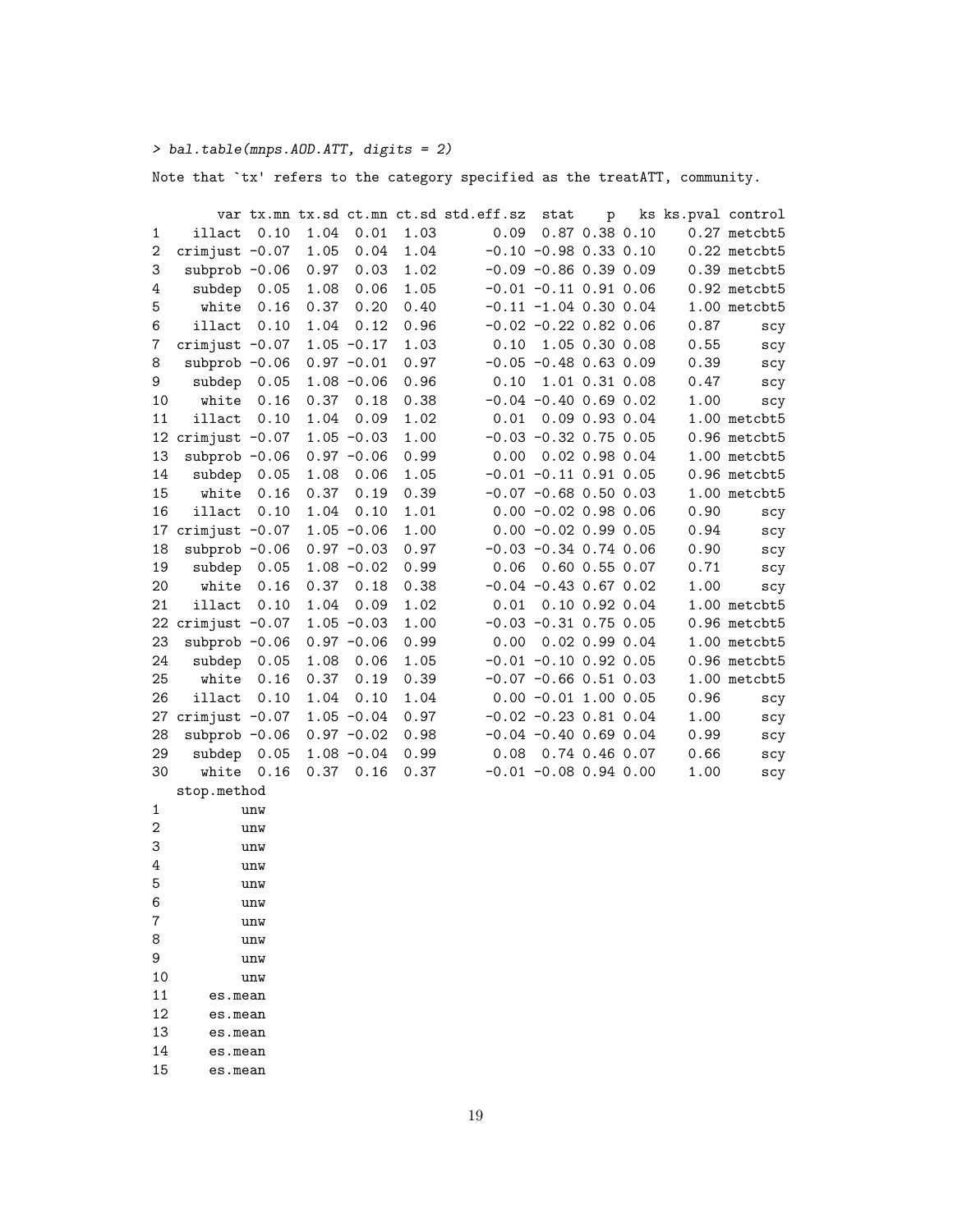| 16 | es.mean |
|----|---------|
| 17 | es.mean |
| 18 | es.mean |
| 19 | es.mean |
| 20 | es.mean |
| 21 | ks.mean |
| 22 | ks.mean |
| 23 | ks.mean |
| 24 | ks.mean |
| 25 | ks.mean |
| 26 | ks.mean |
| 27 | ks.mean |
| 28 | ks.mean |
| 29 | ks.mean |
| 30 | ks.mean |

> bal.table(mnps.AOD.ATT, digits = 2, collapse.to = "covariate")

|              |          | var max.std.eff.sz min.p max.ks min.ks.pval stop.method |      |      |      |         |
|--------------|----------|---------------------------------------------------------|------|------|------|---------|
| $\mathbf{1}$ | illact   | 0.09                                                    | 0.38 | 0.10 | 0.27 | unw     |
| 2            | crimjust | 0.10                                                    | 0.30 | 0.10 | 0.22 | unw     |
| 3            | subprob  | 0.09                                                    | 0.39 | 0.09 | 0.39 | unw     |
| 4            | subdep   | 0.10                                                    | 0.31 | 0.08 | 0.47 | unw     |
| 5            | white    | 0.11                                                    | 0.30 | 0.04 | 1.00 | unw     |
| 6            | illact   | 0.01                                                    | 0.93 | 0.06 | 0.90 | es.mean |
| 7            | crimjust | 0.03                                                    | 0.75 | 0.05 | 0.94 | es.mean |
| 8            | subprob  | 0.03                                                    | 0.74 | 0.06 | 0.90 | es.mean |
| 9            | subdep   | 0.06                                                    | 0.55 | 0.07 | 0.71 | es.mean |
| 10           | white    | 0.07                                                    | 0.50 | 0.03 | 1.00 | es.mean |
| 11           | illact   | 0.01                                                    | 0.92 | 0.05 | 0.96 | ks.mean |
| 12           | crimjust | 0.03                                                    | 0.75 | 0.05 | 0.96 | ks.mean |
| 13           | subprob  | 0.04                                                    | 0.69 | 0.04 | 0.99 | ks.mean |
| 14           | subdep   | 0.08                                                    | 0.46 | 0.07 | 0.66 | ks.mean |
| 15           | white    | 0.07                                                    | 0.51 | 0.03 | 1.00 | ks.mean |

> bal.table(mnps.AOD.ATT, digits = 3, collapse.to = "stop.method")

max.std.eff.sz min.p max.ks min.ks.pval stop.method 1 0.109 0.295 0.105 0.221 unw 2 0.073 0.497 0.069 0.707 es.mean 3 0.076 0.457 0.074 0.664 ks.mean

### 3.4 Estimating treatment effects

The process to analyze the outcome variable is also similar:

```
> require(survey)
> AOD$w.ATT <- get.weights(mnps.AOD.ATT, stop.method = "es.mean")
> design.mnps.ATT <- svydesign(ids=~1, weights=~w.ATT, data=AOD)
> glm1 <- svyglm(suf12 ~ as.factor(treat), design = design.mnps.ATT)
> summary(glm1)
```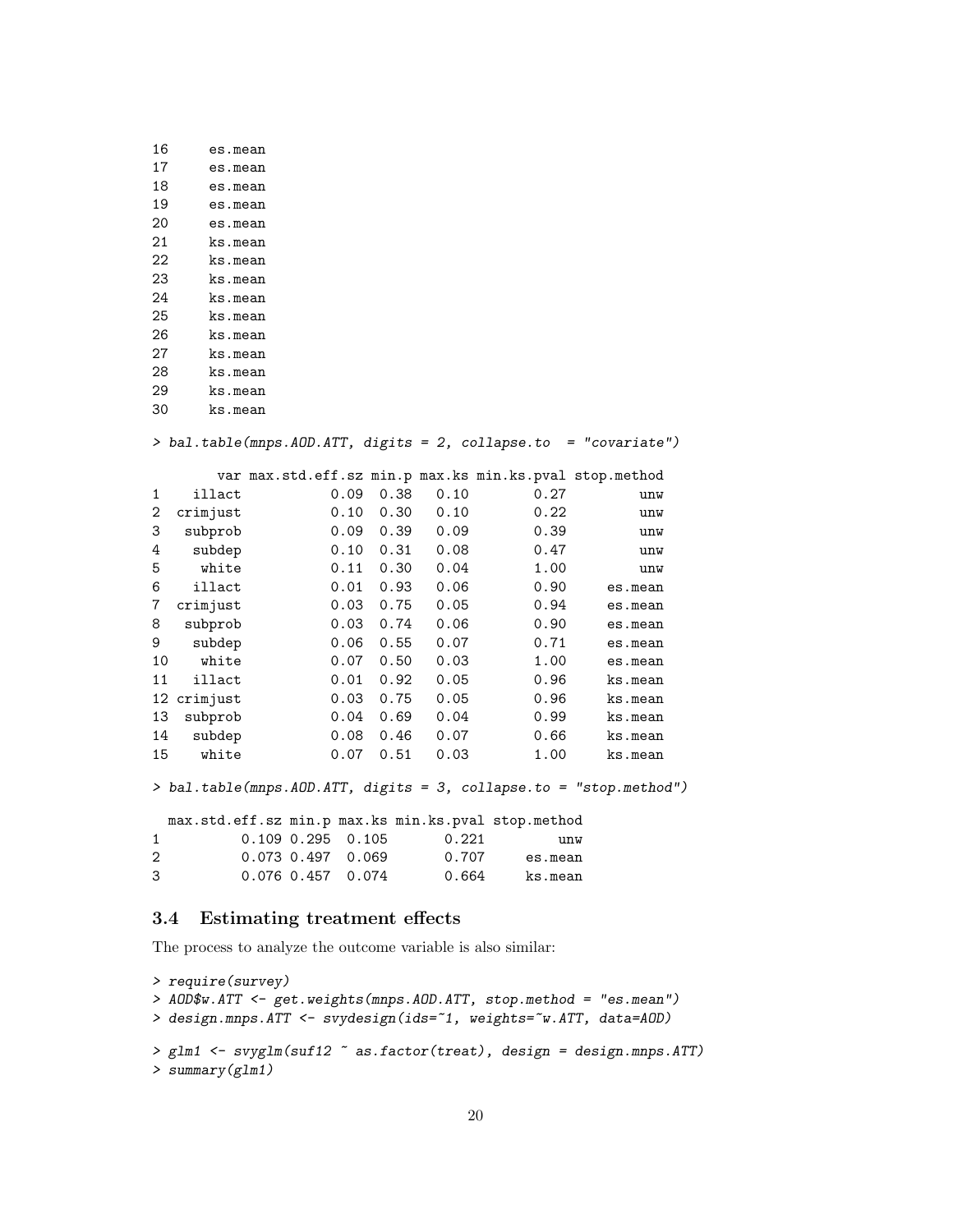```
Call:
svyglm(formula = suf12 ~ as.factor(treat), design = design.mnps.ATT)
Survey design:
svydesign(ids = \tilde{ }1, weights = \tilde{ }w.ATT, data = AOD)
Coefficients:
                       Estimate Std. Error t value Pr(>|t|)
(Intercept) -0.10505 0.06383 -1.646 0.1003
as.factor(treat)metcbt5 0.20071 0.10409 1.928 0.0543 .
as.factor(treat)scy 0.08076 0.09901 0.816 0.4150
---
Signif. codes: 0 '***' 0.001 '**' 0.01 '*' 0.05 '.' 0.1 ' ' 1
(Dispersion parameter for gaussian family taken to be 0.9746663)
```
Number of Fisher Scoring iterations: 2

Note in this case that the estimated treatment effect of community on those exposed to the community treatment is slightly stronger than in the ATE case (high numbers are bad for the outcome variable). Although not statistically significant, such differences are compatible with the notion that the youths who actually received the community treatment responded more favorably to it than the "average" youth would have (where the average is taken across the whole collection of youths enrolled in the study).

The discussion in McCaffrey et al. (2013) may be useful for determining whether the ATE or ATT is of greater interest in a particular application.

## 4 Conclusion

Often, more than two treatments are available to study participants. If the study is not randomized, analysts may be interested in using a propensity score approach. Previously, few tools existed to aide the analysis of such data, perhaps tempting analysts to ignore all but two of the treatment conditions. We hope that this extension to the twang package will encourage more appropriate analyses of observational data with more than two treatment conditions.

### Acknowledgements

The random subset of data was supported by the Center for Substance Abuse Treatment (CSAT), Substance Abuse and Mental Health Services Administration (SAMHSA) contract  $#$ 270-07-0191 using data provided by the following grantees: Adolescent Treatment Model (Study: ATM: CSAT/SAMHSA contracts # 270-98-7047, # 270-97-7011, #2 77-00-6500, # 270-2003- 00006 and grantees: TI-11894, TI-11874, TI-11892), the Effective Adolescent Treatment (Study: EAT; CSAT/SAMHSA contract # 270-2003-00006 and grantees: TI-15413, TI-15433, TI-15447, TI-15461, TI-15467, TI-15475, TI-15478, TI-15479, TI-15481, TI-15483, TI-15486, TI-15511, TI15514, TI-15545, TI-15562, TI-15670, TI-15671, TI-15672, TI-15674, TI-15678, TI-15682, TI-15686, TI-15415, TI-15421, TI-15438, TI-15446, TI-15458, TI-15466, TI-15469, TI-15485, TI-15489, TI-15524, TI-15527, TI-15577, TI-15584, TI-15586, TI-15677), and the Strengthening Communities-Youth (Study: SCY; CSAT/SAMHSA contracts # 277-00-6500, # 270-2003- 00006 and grantees: TI-13305, TI-13308, TI-13313, TI-13322, TI-13323, TI-13344, TI-13345,